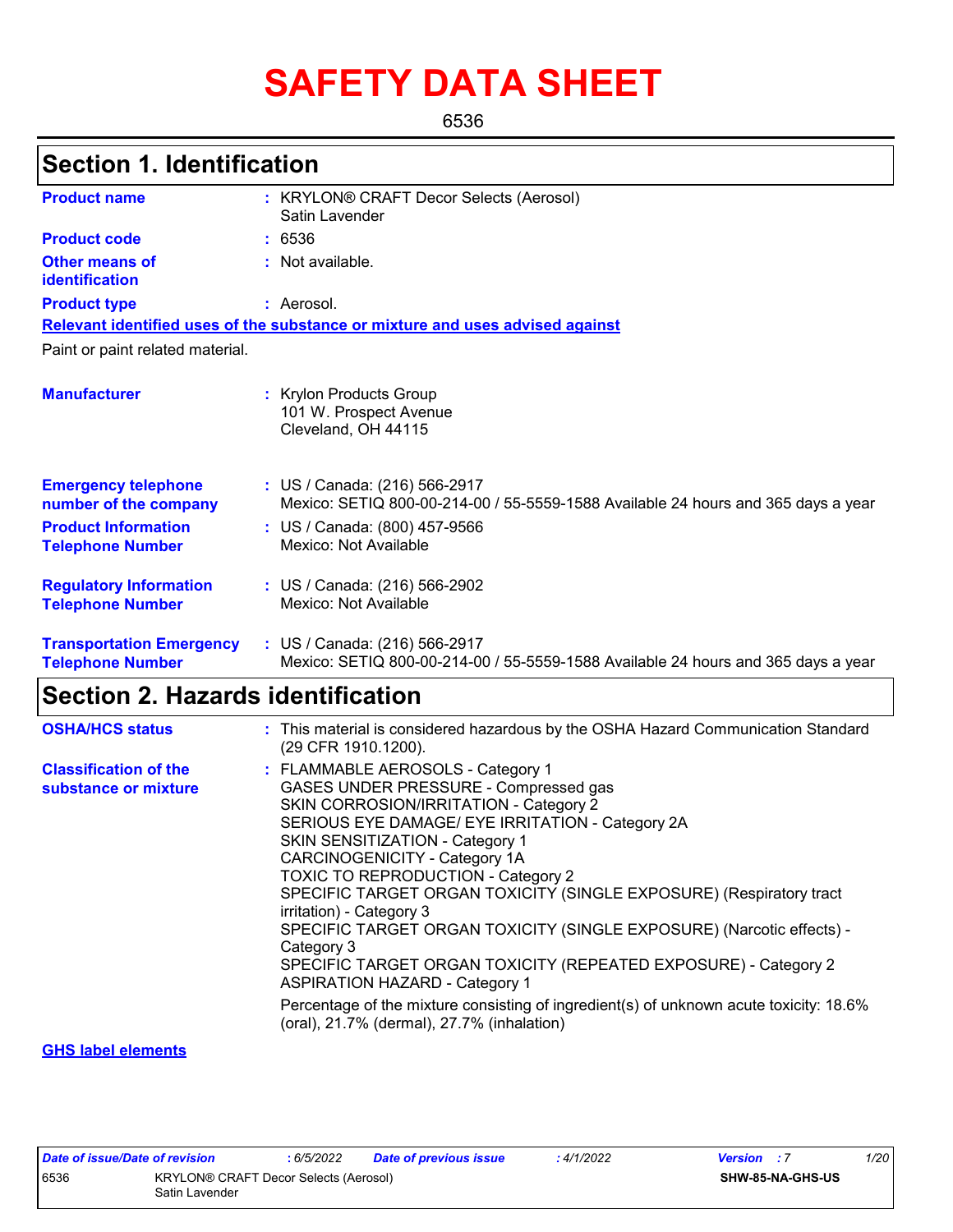# **Section 2. Hazards identification**

| <b>Hazard pictograms</b>                   |                                                                                                                                                                                                                                                                                                                                                                                                                                                                                                                                                                                                                                                                                                             |
|--------------------------------------------|-------------------------------------------------------------------------------------------------------------------------------------------------------------------------------------------------------------------------------------------------------------------------------------------------------------------------------------------------------------------------------------------------------------------------------------------------------------------------------------------------------------------------------------------------------------------------------------------------------------------------------------------------------------------------------------------------------------|
| <b>Signal word</b>                         | : Danger                                                                                                                                                                                                                                                                                                                                                                                                                                                                                                                                                                                                                                                                                                    |
| <b>Hazard statements</b>                   | : Extremely flammable aerosol.<br>Contains gas under pressure; may explode if heated.<br>May be fatal if swallowed and enters airways.<br>Causes skin irritation.<br>May cause an allergic skin reaction.<br>Causes serious eye irritation.<br>May cause respiratory irritation.<br>May cause drowsiness or dizziness.<br>May cause cancer.<br>Suspected of damaging fertility or the unborn child.<br>May cause damage to organs through prolonged or repeated exposure.                                                                                                                                                                                                                                   |
| <b>Precautionary statements</b>            |                                                                                                                                                                                                                                                                                                                                                                                                                                                                                                                                                                                                                                                                                                             |
| <b>General</b>                             | : Read label before use. Keep out of reach of children. If medical advice is needed,<br>have product container or label at hand.                                                                                                                                                                                                                                                                                                                                                                                                                                                                                                                                                                            |
| <b>Prevention</b>                          | : Obtain special instructions before use. Do not handle until all safety precautions have<br>been read and understood. Wear protective gloves, protective clothing and eye or face<br>protection. Keep away from heat, hot surfaces, sparks, open flames and other ignition<br>sources. No smoking. Do not spray on an open flame or other ignition source. Use<br>only outdoors or in a well-ventilated area. Do not breathe dust or mist. Wash<br>thoroughly after handling. Contaminated work clothing must not be allowed out of the<br>workplace. Pressurized container: Do not pierce or burn, even after use.                                                                                        |
| <b>Response</b>                            | : IF exposed or concerned: Get medical advice or attention. IF INHALED: Remove<br>person to fresh air and keep comfortable for breathing. Call a POISON CENTER or<br>doctor if you feel unwell. IF SWALLOWED: Immediately call a POISON CENTER or<br>doctor. Do NOT induce vomiting. Take off contaminated clothing and wash it before<br>reuse. Wash contaminated clothing before reuse. IF ON SKIN: Wash with plenty of<br>water. If skin irritation or rash occurs: Get medical advice or attention. IF IN EYES:<br>Rinse cautiously with water for several minutes. Remove contact lenses, if present and<br>easy to do. Continue rinsing. If eye irritation persists: Get medical advice or attention. |
| <b>Storage</b>                             | : Store locked up. Protect from sunlight. Do not expose to temperatures exceeding 50<br>°C/122 °F. Store in a well-ventilated place. Keep container tightly closed.                                                                                                                                                                                                                                                                                                                                                                                                                                                                                                                                         |
| <b>Disposal</b>                            | : Dispose of contents and container in accordance with all local, regional, national and<br>international regulations.                                                                                                                                                                                                                                                                                                                                                                                                                                                                                                                                                                                      |
| <b>Supplemental label</b><br>elements      | DELAYED EFFECTS FROM LONG TERM OVEREXPOSURE. Contains solvents which<br>can cause permanent brain and nervous system damage. Intentional misuse by<br>deliberately concentrating and inhaling the contents can be harmful or fatal. WARNING:<br>This product contains chemicals known to the State of California to cause cancer and<br>birth defects or other reproductive harm.<br>Please refer to the SDS for additional information. Keep out of reach of children. Keep<br>upright in a cool, dry place. Do not discard empty can in trash compactor.                                                                                                                                                  |
| <b>Hazards not otherwise</b><br>classified | : DANGER: Rags, steel wool, other waste soaked with this product, and sanding residue<br>may spontaneously catch fire if improperly discarded. Immediately place rags, steel<br>wool, other waste soaked with this product, and sanding residue in a sealed, water-filled,<br>metal container. Dispose of in accordance with local fire regulations.                                                                                                                                                                                                                                                                                                                                                        |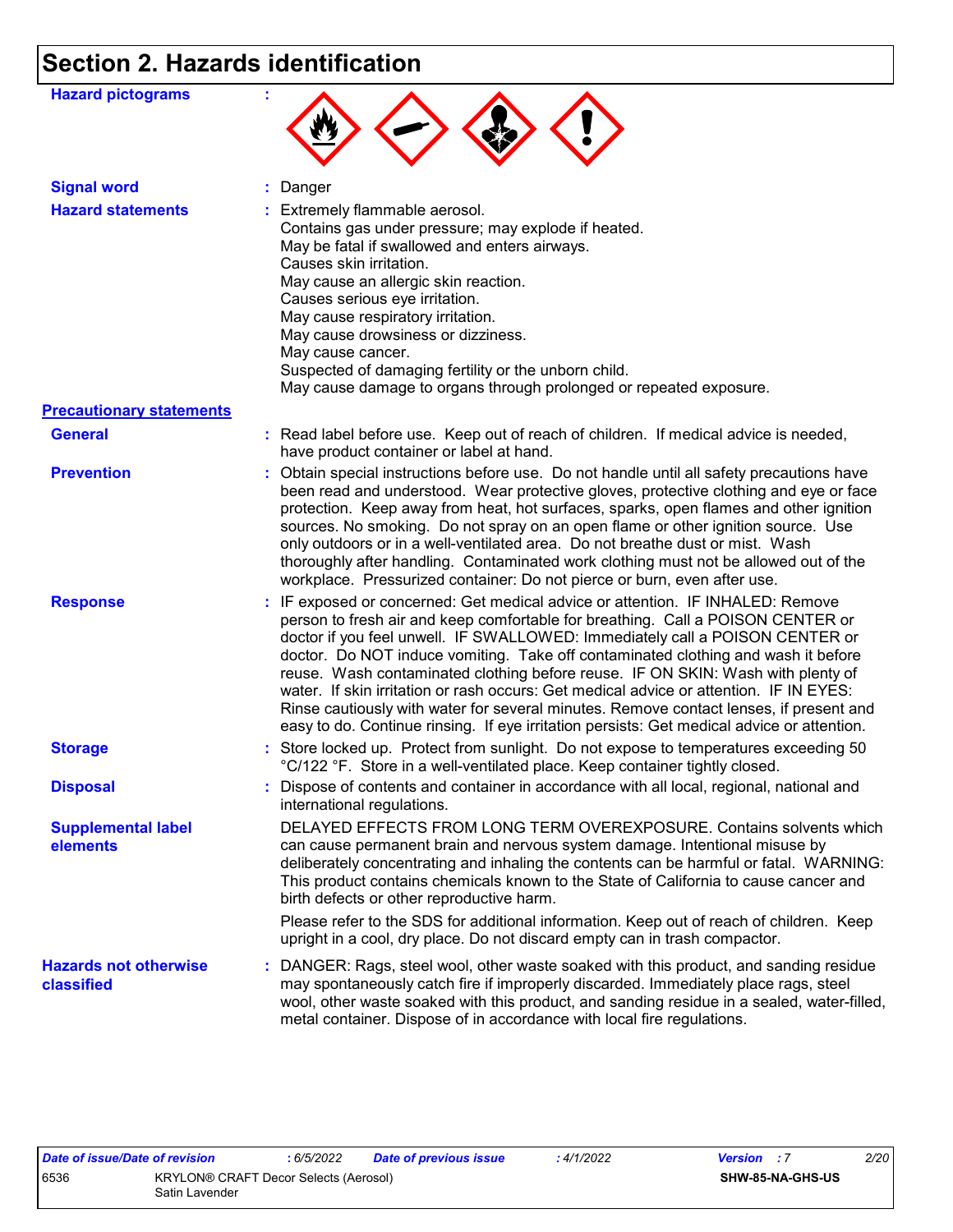### **Section 3. Composition/information on ingredients**

#### **Substance/mixture**

- **:** Mixture
- **Other means of identification**
- 
- **:** Not available.

#### **CAS number/other identifiers**

| <b>Ingredient name</b>                | % by weight | <b>CAS number</b> |
|---------------------------------------|-------------|-------------------|
| Acetone                               | l≥25 - ≤50  | 67-64-1           |
| Propane                               | l≥10 - ≤25  | 74-98-6           |
| Butane                                | l≥10 - ≤25  | 106-97-8          |
| Isobutyl Acetate                      | ≤10         | 110-19-0          |
| l Calcium Carbonate                   | l≤10        | 1317-65-3         |
| Lt. Aliphatic Hydrocarbon Solvent     | ≤5          | 64742-89-8        |
| l Titanium Dioxide                    | 5≤ا         | 13463-67-7        |
| l Toluene                             | 5≤ا         | 108-88-3          |
| Xylene, mixed isomers                 | ∣<1         | 1330-20-7         |
| Crystalline Silica, respirable powder | ≤0.3        | 14808-60-7        |
| Methyl Ethyl Ketoxime                 | l≤0.3       | 96-29-7           |

Any concentration shown as a range is to protect confidentiality or is due to batch variation.

**There are no additional ingredients present which, within the current knowledge of the supplier and in the concentrations applicable, are classified and hence require reporting in this section.**

**Occupational exposure limits, if available, are listed in Section 8.**

### **Section 4. First aid measures**

#### **Description of necessary first aid measures**

**Potential acute health effects**

| <b>Eye contact</b>                                 | : Immediately flush eyes with plenty of water, occasionally lifting the upper and lower<br>eyelids. Check for and remove any contact lenses. Continue to rinse for at least 10<br>minutes. Get medical attention.                                                                                                                                                                                                                                                                                                                                                                                                                                                                                                                                       |
|----------------------------------------------------|---------------------------------------------------------------------------------------------------------------------------------------------------------------------------------------------------------------------------------------------------------------------------------------------------------------------------------------------------------------------------------------------------------------------------------------------------------------------------------------------------------------------------------------------------------------------------------------------------------------------------------------------------------------------------------------------------------------------------------------------------------|
| <b>Inhalation</b>                                  | : Remove victim to fresh air and keep at rest in a position comfortable for breathing. If it<br>is suspected that fumes are still present, the rescuer should wear an appropriate mask<br>or self-contained breathing apparatus. If not breathing, if breathing is irregular or if<br>respiratory arrest occurs, provide artificial respiration or oxygen by trained personnel. It<br>may be dangerous to the person providing aid to give mouth-to-mouth resuscitation.<br>Get medical attention. If necessary, call a poison center or physician. If unconscious,<br>place in recovery position and get medical attention immediately. Maintain an open<br>airway. Loosen tight clothing such as a collar, tie, belt or waistband.                    |
| <b>Skin contact</b>                                | : Wash with plenty of soap and water. Remove contaminated clothing and shoes. Wash<br>contaminated clothing thoroughly with water before removing it, or wear gloves.<br>Continue to rinse for at least 10 minutes. Get medical attention. In the event of any<br>complaints or symptoms, avoid further exposure. Wash clothing before reuse. Clean<br>shoes thoroughly before reuse.                                                                                                                                                                                                                                                                                                                                                                   |
| <b>Ingestion</b>                                   | : Get medical attention immediately. Call a poison center or physician. Wash out mouth<br>with water. Remove dentures if any. If material has been swallowed and the exposed<br>person is conscious, give small quantities of water to drink. Stop if the exposed person<br>feels sick as vomiting may be dangerous. Aspiration hazard if swallowed. Can enter<br>lungs and cause damage. Do not induce vomiting. If vomiting occurs, the head should<br>be kept low so that vomit does not enter the lungs. Never give anything by mouth to an<br>unconscious person. If unconscious, place in recovery position and get medical<br>attention immediately. Maintain an open airway. Loosen tight clothing such as a collar,<br>tie, belt or waistband. |
| Most important symptoms/effects, acute and delayed |                                                                                                                                                                                                                                                                                                                                                                                                                                                                                                                                                                                                                                                                                                                                                         |

| Eye contact                                                     |  |            | Causes serious eve irritation. |                  |                    |      |
|-----------------------------------------------------------------|--|------------|--------------------------------|------------------|--------------------|------|
| Date of issue/Date of revision                                  |  | : 6/5/2022 | Date of previous issue         | :4/1/2022        | <b>Version</b> : 7 | 3/20 |
| 6536<br>KRYLON® CRAFT Decor Selects (Aerosol)<br>Satin Lavender |  |            |                                | SHW-85-NA-GHS-US |                    |      |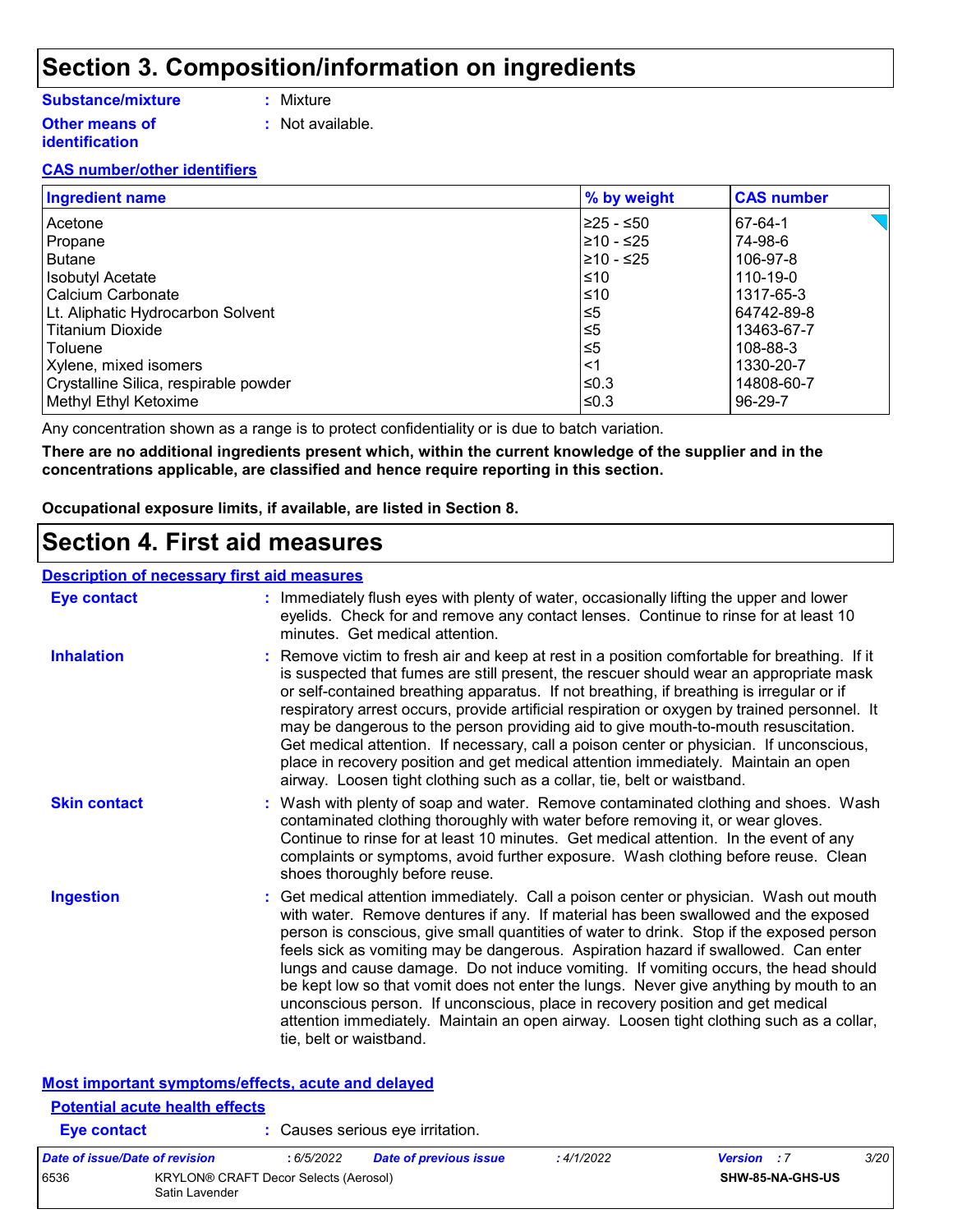## **Section 4. First aid measures**

| <b>Inhalation</b>                   | : Can cause central nervous system (CNS) depression. May cause drowsiness or<br>dizziness. May cause respiratory irritation.                                                                                                                                                                                                                                                                                    |
|-------------------------------------|-----------------------------------------------------------------------------------------------------------------------------------------------------------------------------------------------------------------------------------------------------------------------------------------------------------------------------------------------------------------------------------------------------------------|
| <b>Skin contact</b>                 | : Causes skin irritation. May cause an allergic skin reaction.                                                                                                                                                                                                                                                                                                                                                  |
| <b>Ingestion</b>                    | : Can cause central nervous system (CNS) depression. May be fatal if swallowed and<br>enters airways.                                                                                                                                                                                                                                                                                                           |
| <b>Over-exposure signs/symptoms</b> |                                                                                                                                                                                                                                                                                                                                                                                                                 |
| <b>Eye contact</b>                  | : Adverse symptoms may include the following:<br>pain or irritation<br>watering<br>redness                                                                                                                                                                                                                                                                                                                      |
| <b>Inhalation</b>                   | : Adverse symptoms may include the following:<br>respiratory tract irritation<br>coughing<br>nausea or vomiting<br>headache<br>drowsiness/fatigue<br>dizziness/vertigo<br>unconsciousness<br>reduced fetal weight<br>increase in fetal deaths<br>skeletal malformations                                                                                                                                         |
| <b>Skin contact</b>                 | : Adverse symptoms may include the following:<br>irritation<br>redness<br>reduced fetal weight<br>increase in fetal deaths<br>skeletal malformations                                                                                                                                                                                                                                                            |
| <b>Ingestion</b>                    | : Adverse symptoms may include the following:<br>nausea or vomiting<br>reduced fetal weight<br>increase in fetal deaths<br>skeletal malformations                                                                                                                                                                                                                                                               |
|                                     | <b>Indication of immediate medical attention and special treatment needed, if necessary</b>                                                                                                                                                                                                                                                                                                                     |
| <b>Notes to physician</b>           | : Treat symptomatically. Contact poison treatment specialist immediately if large<br>quantities have been ingested or inhaled.                                                                                                                                                                                                                                                                                  |
| <b>Specific treatments</b>          | : No specific treatment.                                                                                                                                                                                                                                                                                                                                                                                        |
| <b>Protection of first-aiders</b>   | : No action shall be taken involving any personal risk or without suitable training. If it is<br>suspected that fumes are still present, the rescuer should wear an appropriate mask or<br>self-contained breathing apparatus. It may be dangerous to the person providing aid to<br>give mouth-to-mouth resuscitation. Wash contaminated clothing thoroughly with water<br>before removing it, or wear gloves. |

**See toxicological information (Section 11)**

### **Section 5. Fire-fighting measures**

| <b>Extinguishing media</b>             |                                                                 |
|----------------------------------------|-----------------------------------------------------------------|
| <b>Suitable extinguishing</b><br>media | : Use an extinguishing agent suitable for the surrounding fire. |
| Unsuitable extinguishing<br>media      | : None known.                                                   |

| Date of issue/Date of revision |                                                         | : 6/5/2022 | Date of previous issue | : 4/1/2022 | <b>Version</b> : 7 |                         | 4/20 |
|--------------------------------|---------------------------------------------------------|------------|------------------------|------------|--------------------|-------------------------|------|
| 6536                           | KRYLON® CRAFT Decor Selects (Aerosol)<br>Satin Lavender |            |                        |            |                    | <b>SHW-85-NA-GHS-US</b> |      |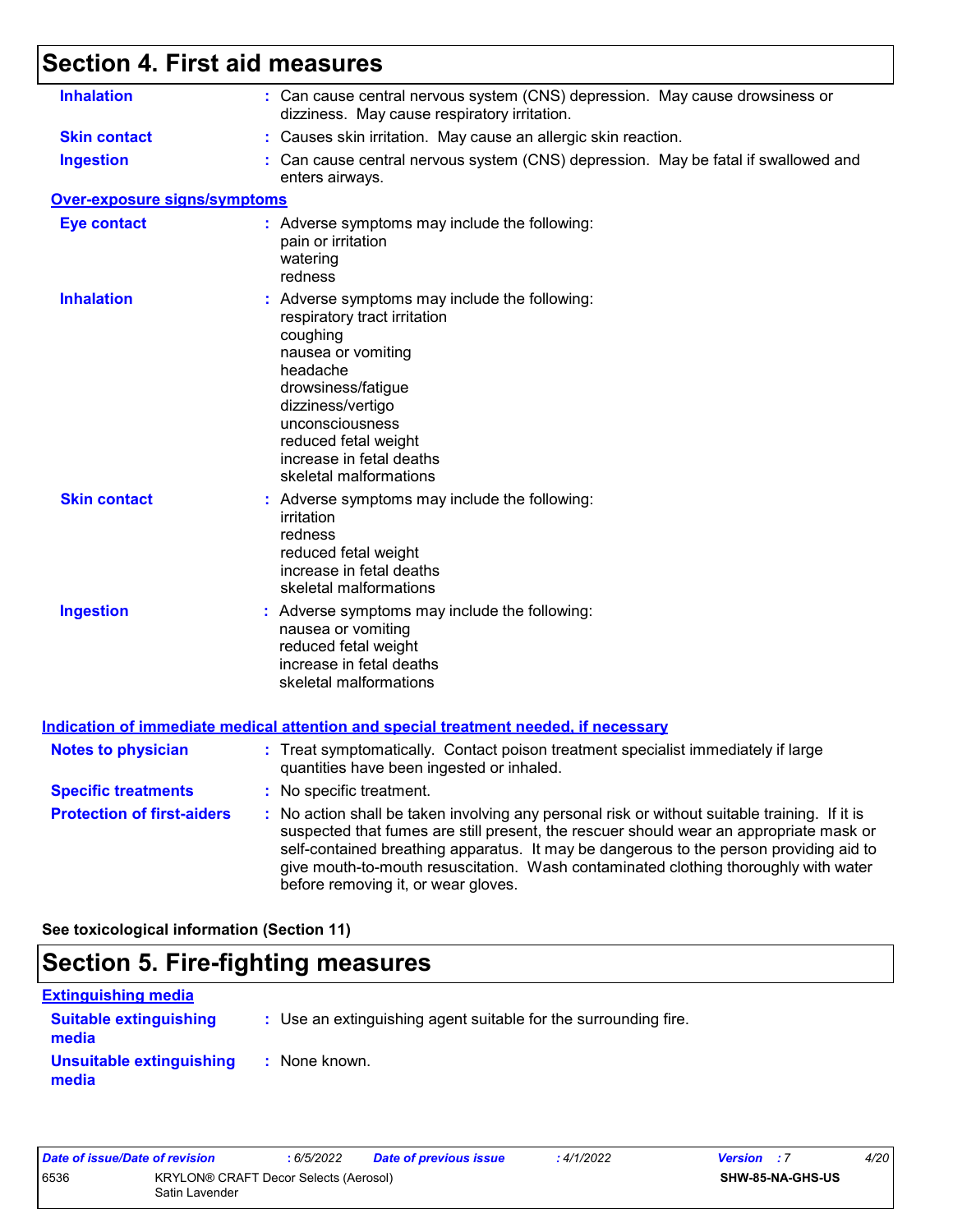### **Section 5. Fire-fighting measures**

| <b>Specific hazards arising</b><br>from the chemical     | : Extremely flammable aerosol. Runoff to sewer may create fire or explosion hazard. In<br>a fire or if heated, a pressure increase will occur and the container may burst, with the<br>risk of a subsequent explosion. Gas may accumulate in low or confined areas or travel<br>a considerable distance to a source of ignition and flash back, causing fire or explosion.<br>Bursting aerosol containers may be propelled from a fire at high speed. |
|----------------------------------------------------------|-------------------------------------------------------------------------------------------------------------------------------------------------------------------------------------------------------------------------------------------------------------------------------------------------------------------------------------------------------------------------------------------------------------------------------------------------------|
| <b>Hazardous thermal</b><br>decomposition products       | Decomposition products may include the following materials:<br>carbon dioxide<br>carbon monoxide<br>metal oxide/oxides                                                                                                                                                                                                                                                                                                                                |
| <b>Special protective actions</b><br>for fire-fighters   | : Promptly isolate the scene by removing all persons from the vicinity of the incident if<br>there is a fire. No action shall be taken involving any personal risk or without suitable<br>training. Move containers from fire area if this can be done without risk. Use water<br>spray to keep fire-exposed containers cool.                                                                                                                         |
| <b>Special protective</b><br>equipment for fire-fighters | : Fire-fighters should wear appropriate protective equipment and self-contained breathing<br>apparatus (SCBA) with a full face-piece operated in positive pressure mode.                                                                                                                                                                                                                                                                              |

### **Section 6. Accidental release measures**

#### **Personal precautions, protective equipment and emergency procedures**

| For non-emergency<br>personnel                        | : No action shall be taken involving any personal risk or without suitable training.<br>Evacuate surrounding areas. Keep unnecessary and unprotected personnel from<br>entering. In the case of aerosols being ruptured, care should be taken due to the rapid<br>escape of the pressurized contents and propellant. If a large number of containers are<br>ruptured, treat as a bulk material spillage according to the instructions in the clean-up<br>section. Do not touch or walk through spilled material. Shut off all ignition sources. No<br>flares, smoking or flames in hazard area. Avoid breathing vapor or mist. Provide<br>adequate ventilation. Wear appropriate respirator when ventilation is inadequate. Put<br>on appropriate personal protective equipment. |
|-------------------------------------------------------|----------------------------------------------------------------------------------------------------------------------------------------------------------------------------------------------------------------------------------------------------------------------------------------------------------------------------------------------------------------------------------------------------------------------------------------------------------------------------------------------------------------------------------------------------------------------------------------------------------------------------------------------------------------------------------------------------------------------------------------------------------------------------------|
| For emergency responders                              | If specialized clothing is required to deal with the spillage, take note of any information in<br>t<br>Section 8 on suitable and unsuitable materials. See also the information in "For non-<br>emergency personnel".                                                                                                                                                                                                                                                                                                                                                                                                                                                                                                                                                            |
| <b>Environmental precautions</b>                      | : Avoid dispersal of spilled material and runoff and contact with soil, waterways, drains<br>and sewers. Inform the relevant authorities if the product has caused environmental<br>pollution (sewers, waterways, soil or air).                                                                                                                                                                                                                                                                                                                                                                                                                                                                                                                                                  |
| Methods and materials for containment and cleaning up |                                                                                                                                                                                                                                                                                                                                                                                                                                                                                                                                                                                                                                                                                                                                                                                  |
| <b>Small spill</b>                                    | : Stop leak if without risk. Move containers from spill area. Use spark-proof tools and<br>explosion-proof equipment. Dilute with water and mop up if water-soluble. Alternatively,<br>or if water-insoluble, absorb with an inert dry material and place in an appropriate waste<br>disposal container. Dispose of via a licensed waste disposal contractor.                                                                                                                                                                                                                                                                                                                                                                                                                    |
| <b>Large spill</b>                                    | : Stop leak if without risk. Move containers from spill area. Use spark-proof tools and<br>explosion-proof equipment. Approach release from upwind. Prevent entry into sewers,<br>water courses, basements or confined areas. Wash spillages into an effluent treatment<br>plant or proceed as follows. Contain and collect spillage with non-combustible,<br>absorbent material e.g. sand, earth, vermiculite or diatomaceous earth and place in<br>container for disposal according to local regulations (see Section 13). Dispose of via a<br>licensed waste disposal contractor. Contaminated absorbent material may pose the<br>same hazard as the spilled product. Note: see Section 1 for emergency contact<br>information and Section 13 for waste disposal.             |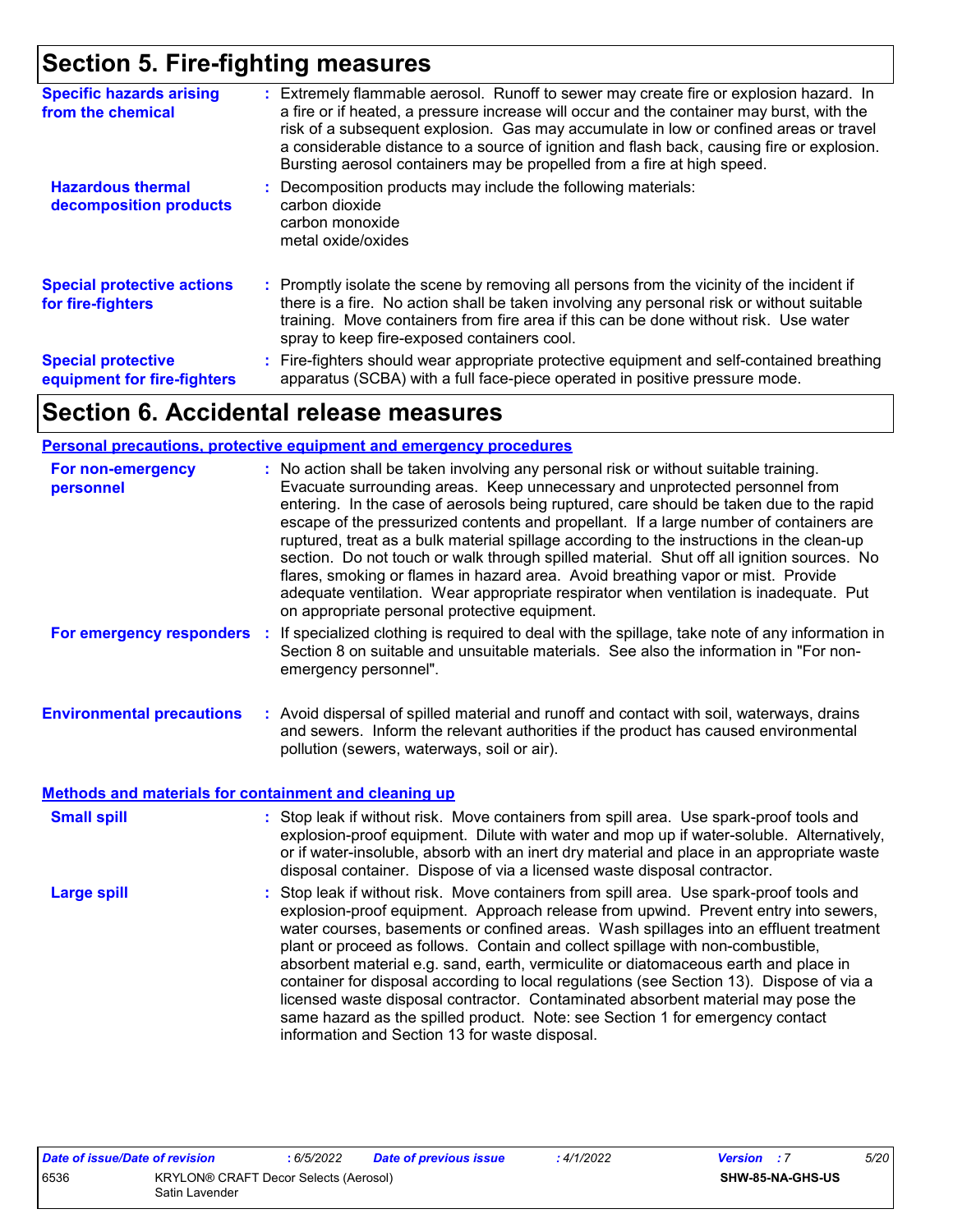## **Section 7. Handling and storage**

| <b>Precautions for safe handling</b>                                             |                                                                                                                                                                                                                                                                                                                                                                                                                                                                                                                                                                                                                                                                                                                                                                                                                                                                                                                                                                                                                           |
|----------------------------------------------------------------------------------|---------------------------------------------------------------------------------------------------------------------------------------------------------------------------------------------------------------------------------------------------------------------------------------------------------------------------------------------------------------------------------------------------------------------------------------------------------------------------------------------------------------------------------------------------------------------------------------------------------------------------------------------------------------------------------------------------------------------------------------------------------------------------------------------------------------------------------------------------------------------------------------------------------------------------------------------------------------------------------------------------------------------------|
| <b>Protective measures</b>                                                       | : Put on appropriate personal protective equipment (see Section 8). Persons with a<br>history of skin sensitization problems should not be employed in any process in which<br>this product is used. Pressurized container: protect from sunlight and do not expose to<br>temperatures exceeding 50°C. Do not pierce or burn, even after use. Avoid exposure -<br>obtain special instructions before use. Avoid exposure during pregnancy. Do not<br>handle until all safety precautions have been read and understood. Do not get in eyes<br>or on skin or clothing. Do not breathe vapor or mist. Do not swallow. Avoid breathing<br>gas. Use only with adequate ventilation. Wear appropriate respirator when ventilation is<br>inadequate. Store and use away from heat, sparks, open flame or any other ignition<br>source. Use explosion-proof electrical (ventilating, lighting and material handling)<br>equipment. Use only non-sparking tools. Empty containers retain product residue and<br>can be hazardous. |
| <b>Advice on general</b><br>occupational hygiene                                 | : Eating, drinking and smoking should be prohibited in areas where this material is<br>handled, stored and processed. Workers should wash hands and face before eating,<br>drinking and smoking. Remove contaminated clothing and protective equipment before<br>entering eating areas. See also Section 8 for additional information on hygiene<br>measures.                                                                                                                                                                                                                                                                                                                                                                                                                                                                                                                                                                                                                                                             |
| <b>Conditions for safe storage,</b><br>including any<br><b>incompatibilities</b> | : Store in accordance with local regulations. Store away from direct sunlight in a dry, cool<br>and well-ventilated area, away from incompatible materials (see Section 10) and food<br>and drink. Protect from sunlight. Store locked up. Eliminate all ignition sources. Use<br>appropriate containment to avoid environmental contamination. See Section 10 for<br>incompatible materials before handling or use.                                                                                                                                                                                                                                                                                                                                                                                                                                                                                                                                                                                                      |

### **Section 8. Exposure controls/personal protection**

#### **Control parameters**

#### **Occupational exposure limits (OSHA United States)**

| <b>Ingredient name</b>  | CAS#     | <b>Exposure limits</b>                                                                                                                                                                                                                                                                                      |
|-------------------------|----------|-------------------------------------------------------------------------------------------------------------------------------------------------------------------------------------------------------------------------------------------------------------------------------------------------------------|
| Acetone                 | 67-64-1  | ACGIH TLV (United States, 1/2021).<br>TWA: 250 ppm 8 hours.<br>STEL: 500 ppm 15 minutes.<br>NIOSH REL (United States, 10/2020).<br>TWA: 250 ppm 10 hours.<br>TWA: 590 mg/m <sup>3</sup> 10 hours.<br>OSHA PEL (United States, 5/2018).<br>TWA: 1000 ppm 8 hours.<br>TWA: 2400 mg/m <sup>3</sup> 8 hours.    |
| Propane                 | 74-98-6  | NIOSH REL (United States, 10/2020).<br>TWA: 1000 ppm 10 hours.<br>TWA: 1800 mg/m <sup>3</sup> 10 hours.<br>OSHA PEL (United States, 5/2018).<br>TWA: 1000 ppm 8 hours.<br>TWA: 1800 mg/m <sup>3</sup> 8 hours.<br>ACGIH TLV (United States, 1/2021). Oxygen<br>Depletion [Asphyxiant]. Explosive potential. |
| <b>Butane</b>           | 106-97-8 | NIOSH REL (United States, 10/2020).<br>TWA: 800 ppm 10 hours.<br>TWA: 1900 mg/m <sup>3</sup> 10 hours.<br>ACGIH TLV (United States, 1/2021).<br><b>Explosive potential.</b><br>STEL: 1000 ppm 15 minutes.                                                                                                   |
| <b>Isobutyl Acetate</b> | 110-19-0 | NIOSH REL (United States, 10/2020).<br>TWA: 150 ppm 10 hours.                                                                                                                                                                                                                                               |
|                         |          |                                                                                                                                                                                                                                                                                                             |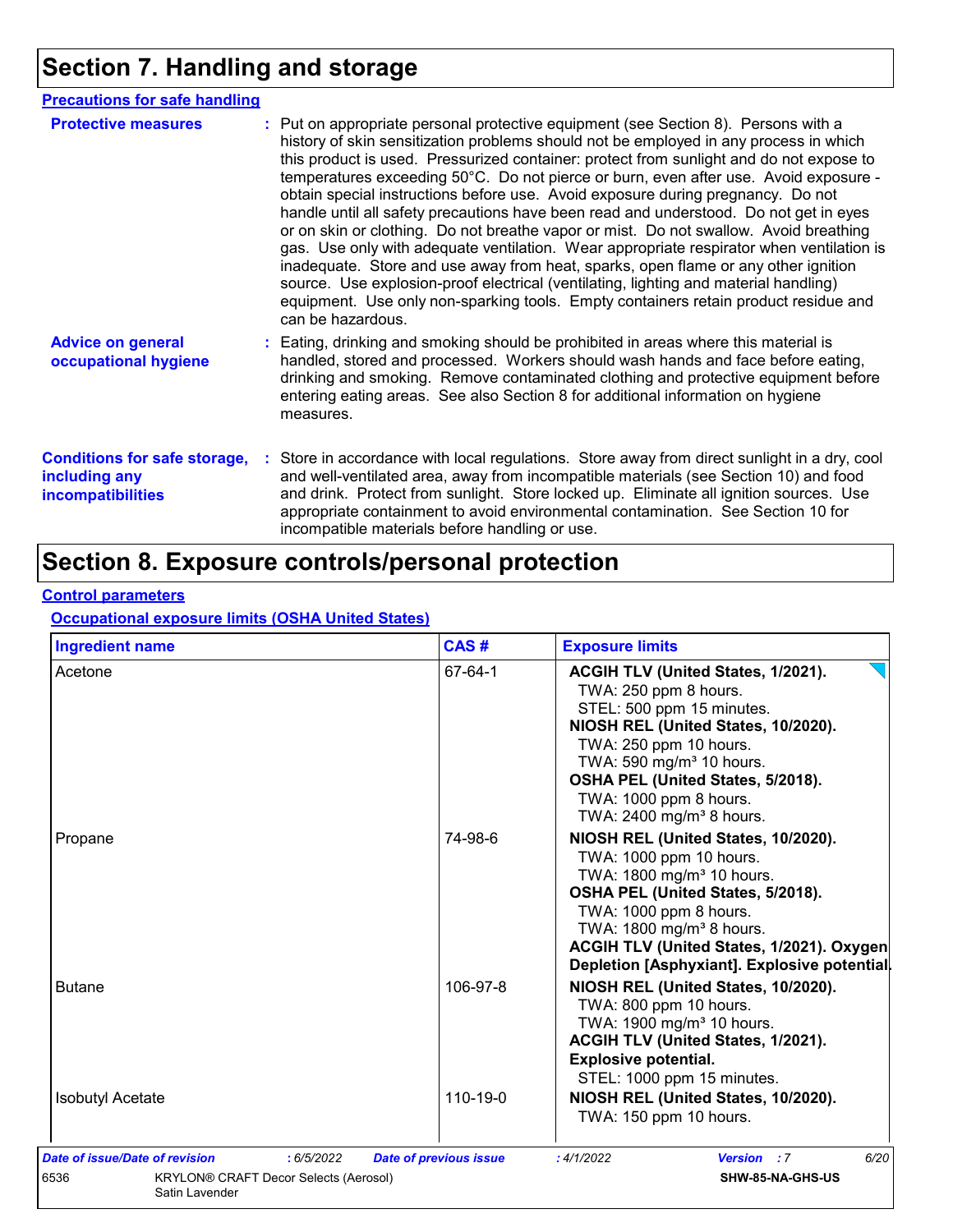|                                                              |                          | TWA: 700 mg/m <sup>3</sup> 10 hours.<br>OSHA PEL (United States, 5/2018).<br>TWA: 150 ppm 8 hours.<br>TWA: 700 mg/m <sup>3</sup> 8 hours.                                                                                                                                                                                                                                                                                                                                                      |
|--------------------------------------------------------------|--------------------------|------------------------------------------------------------------------------------------------------------------------------------------------------------------------------------------------------------------------------------------------------------------------------------------------------------------------------------------------------------------------------------------------------------------------------------------------------------------------------------------------|
|                                                              |                          | ACGIH TLV (United States, 1/2021).<br>STEL: 150 ppm 15 minutes.<br>TWA: 50 ppm 8 hours.                                                                                                                                                                                                                                                                                                                                                                                                        |
| Calcium Carbonate                                            | 1317-65-3                | OSHA PEL (United States, 5/2018).<br>TWA: 5 mg/m <sup>3</sup> 8 hours. Form: Respirable<br>fraction<br>TWA: 15 mg/m <sup>3</sup> 8 hours. Form: Total dust<br>NIOSH REL (United States, 10/2020).<br>TWA: 5 mg/m <sup>3</sup> 10 hours. Form: Respirable<br>fraction<br>TWA: 10 mg/m <sup>3</sup> 10 hours. Form: Total                                                                                                                                                                        |
| Lt. Aliphatic Hydrocarbon Solvent<br><b>Titanium Dioxide</b> | 64742-89-8<br>13463-67-7 | None.<br>ACGIH TLV (United States, 1/2021).<br>TWA: 10 mg/m <sup>3</sup> 8 hours.<br>OSHA PEL (United States, 5/2018).                                                                                                                                                                                                                                                                                                                                                                         |
| Toluene                                                      | 108-88-3                 | TWA: 15 mg/m <sup>3</sup> 8 hours. Form: Total dust<br>OSHA PEL Z2 (United States, 2/2013).<br>TWA: 200 ppm 8 hours.<br>CEIL: 300 ppm<br>AMP: 500 ppm 10 minutes.<br>NIOSH REL (United States, 10/2020).<br>TWA: 100 ppm 10 hours.<br>TWA: 375 mg/m <sup>3</sup> 10 hours.<br>STEL: 150 ppm 15 minutes.<br>STEL: 560 mg/m <sup>3</sup> 15 minutes.<br>ACGIH TLV (United States, 1/2021).<br>Ototoxicant.<br>TWA: 20 ppm 8 hours.                                                               |
| Xylene, mixed isomers                                        | 1330-20-7                | ACGIH TLV (United States, 1/2021).<br>TWA: 100 ppm 8 hours.<br>TWA: 434 mg/m <sup>3</sup> 8 hours.<br>STEL: 150 ppm 15 minutes.<br>STEL: 651 mg/m <sup>3</sup> 15 minutes.<br>OSHA PEL (United States, 5/2018).<br>TWA: 100 ppm 8 hours.<br>TWA: $435 \text{ mg/m}^3$ 8 hours.                                                                                                                                                                                                                 |
| Crystalline Silica, respirable powder                        | 14808-60-7               | OSHA PEL Z3 (United States, 6/2016).<br>TWA: 250 mppcf / (%SiO2+5) 8 hours. Form:<br>Respirable<br>TWA: 10 mg/m <sup>3</sup> / (%SiO2+2) 8 hours. Form:<br>Respirable<br>OSHA PEL (United States, 5/2018).<br>TWA: 50 µg/m <sup>3</sup> 8 hours. Form: Respirable<br>dust<br>ACGIH TLV (United States, 1/2021).<br>TWA: 0.025 mg/m <sup>3</sup> 8 hours. Form:<br>Respirable fraction<br>NIOSH REL (United States, 10/2020).<br>TWA: 0.05 mg/m <sup>3</sup> 10 hours. Form: respirable<br>dust |
| Methyl Ethyl Ketoxime                                        | 96-29-7                  | OARS WEEL (United States, 1/2021). Skin<br>sensitizer.<br>TWA: 10 ppm 8 hours.                                                                                                                                                                                                                                                                                                                                                                                                                 |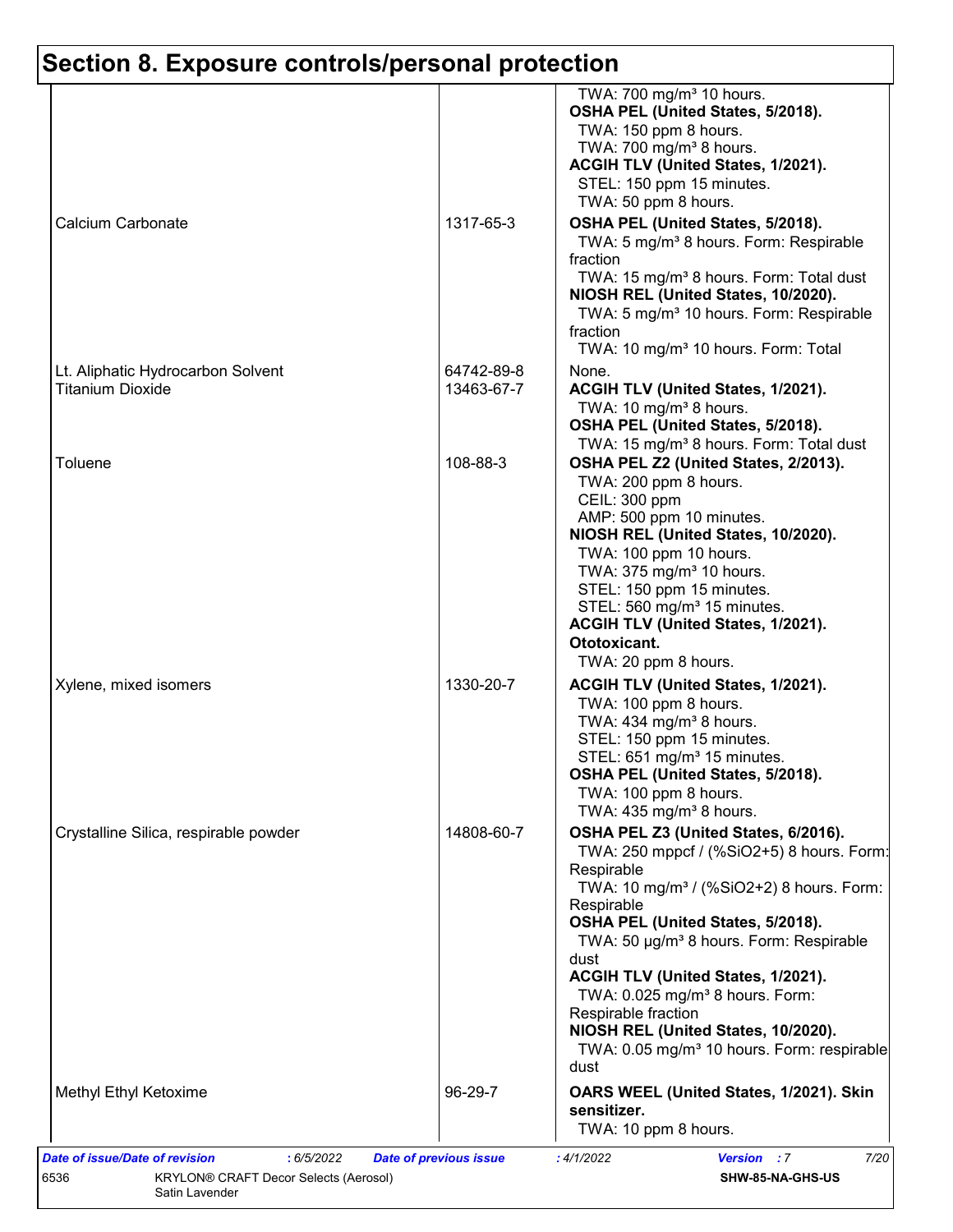### **Occupational exposure limits (Canada)**

| <b>Ingredient name</b> | CAS#     | <b>Exposure limits</b>                                                                                                                                                                                                                                                                                                                                                                                                                                                                                                                                                                                                                                                                                                                  |
|------------------------|----------|-----------------------------------------------------------------------------------------------------------------------------------------------------------------------------------------------------------------------------------------------------------------------------------------------------------------------------------------------------------------------------------------------------------------------------------------------------------------------------------------------------------------------------------------------------------------------------------------------------------------------------------------------------------------------------------------------------------------------------------------|
| acetone                | 67-64-1  | CA Alberta Provincial (Canada, 6/2018).<br>8 hrs OEL: 1200 mg/m <sup>3</sup> 8 hours.<br>15 min OEL: 1800 mg/m <sup>3</sup> 15 minutes.<br>8 hrs OEL: 500 ppm 8 hours.<br>15 min OEL: 750 ppm 15 minutes.<br><b>CA British Columbia Provincial (Canada,</b><br>6/2021).<br>TWA: 250 ppm 8 hours.<br>STEL: 500 ppm 15 minutes.<br>CA Ontario Provincial (Canada, 6/2019).<br>TWA: 250 ppm 8 hours.<br>STEL: 500 ppm 15 minutes.<br>CA Quebec Provincial (Canada, 6/2021).<br>TWAEV: 500 ppm 8 hours.<br>TWAEV: 1190 mg/m <sup>3</sup> 8 hours.<br>STEV: 1000 ppm 15 minutes.<br>STEV: 2380 mg/m <sup>3</sup> 15 minutes.<br><b>CA Saskatchewan Provincial (Canada,</b><br>7/2013).<br>STEL: 750 ppm 15 minutes.<br>TWA: 500 ppm 8 hours. |
| Normal propane         | 74-98-6  | CA Alberta Provincial (Canada, 6/2018).<br>8 hrs OEL: 1000 ppm 8 hours.<br>CA Quebec Provincial (Canada, 6/2021).<br>TWAEV: 1000 ppm 8 hours.<br>TWAEV: $1800 \text{ mg/m}^3$ 8 hours.<br><b>CA Saskatchewan Provincial (Canada,</b><br>7/2013).<br>STEL: 1250 ppm 15 minutes.<br>TWA: 1000 ppm 8 hours.<br><b>CA British Columbia Provincial (Canada,</b><br>6/2021). Oxygen Depletion [Asphyxiant].<br><b>Explosive potential.</b>                                                                                                                                                                                                                                                                                                    |
|                        |          | CA Ontario Provincial (Canada, 6/2019).<br><b>Oxygen Depletion [Asphyxiant]. Explosive</b><br>potential.                                                                                                                                                                                                                                                                                                                                                                                                                                                                                                                                                                                                                                |
| <b>Butane</b>          | 106-97-8 | CA Alberta Provincial (Canada, 6/2018).<br>8 hrs OEL: 1000 ppm 8 hours.<br>CA Quebec Provincial (Canada, 6/2021).<br>TWAEV: 800 ppm 8 hours.<br>TWAEV: 1900 mg/m <sup>3</sup> 8 hours.<br><b>CA Saskatchewan Provincial (Canada,</b><br>7/2013).<br>STEL: 1250 ppm 15 minutes.<br>TWA: 1000 ppm 8 hours.<br><b>CA British Columbia Provincial (Canada,</b><br>6/2021). Explosive potential.<br>STEL: 1000 ppm 15 minutes.<br>CA Ontario Provincial (Canada, 6/2019).<br><b>Explosive potential.</b><br>STEL: 1000 ppm 15 minutes.                                                                                                                                                                                                       |
| Isobutyl acetate       | 110-19-0 | CA Alberta Provincial (Canada, 6/2018).                                                                                                                                                                                                                                                                                                                                                                                                                                                                                                                                                                                                                                                                                                 |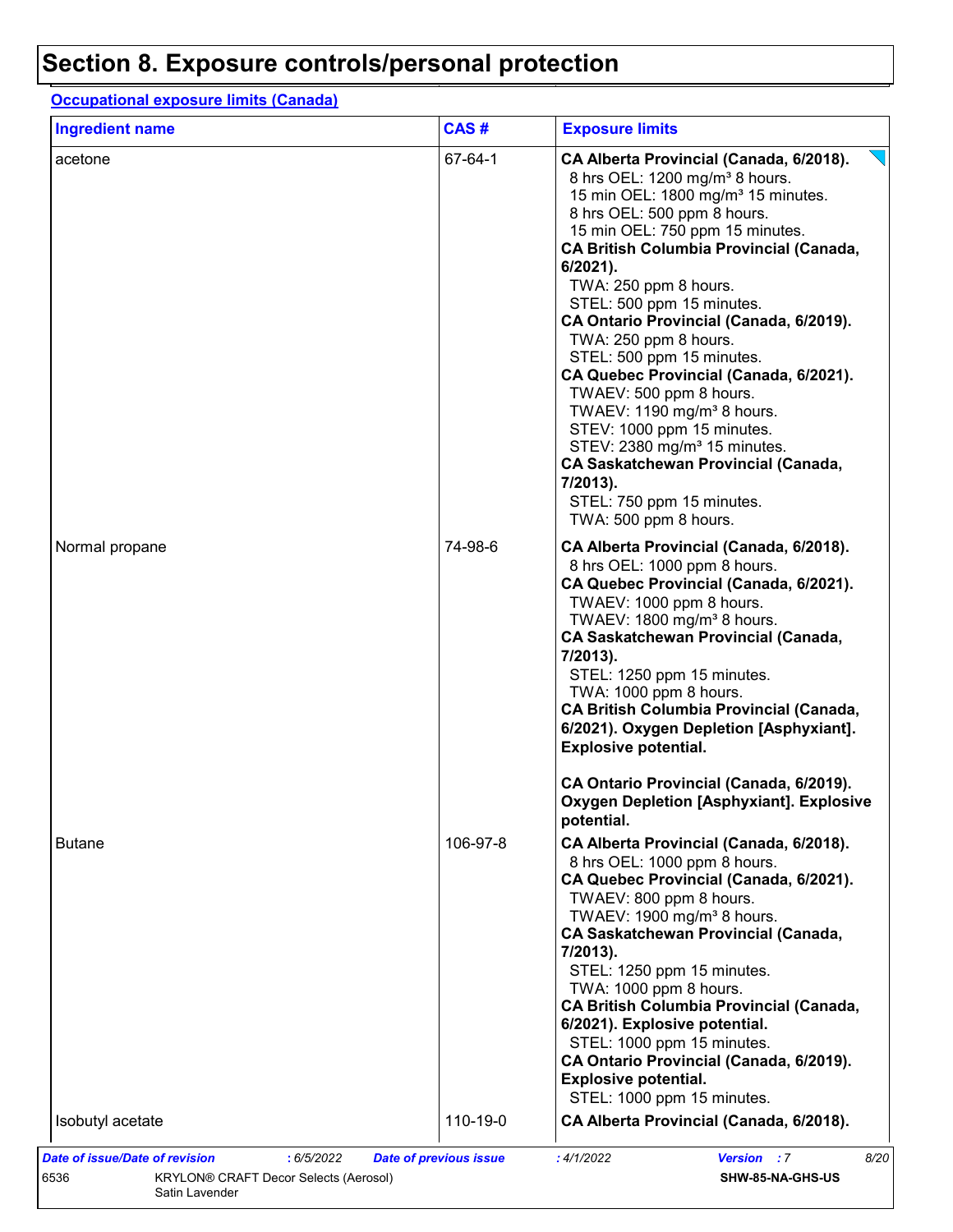|                  |            | 8 hrs OEL: 150 ppm 8 hours.<br>8 hrs OEL: 713 mg/m <sup>3</sup> 8 hours.<br><b>CA Saskatchewan Provincial (Canada,</b><br>7/2013).<br>STEL: 188 ppm 15 minutes.<br>TWA: 150 ppm 8 hours.<br>CA Ontario Provincial (Canada, 6/2019).<br>STEL: 150 ppm 15 minutes.<br>TWA: 50 ppm 8 hours.<br><b>CA British Columbia Provincial (Canada,</b><br>6/2021).<br>STEL: 150 ppm 15 minutes.<br>TWA: 50 ppm 8 hours.<br>CA Quebec Provincial (Canada, 6/2021).<br>STEV: 150 ppm 15 minutes.<br>TWAEV: 50 ppm 8 hours.                                                                                                 |
|------------------|------------|--------------------------------------------------------------------------------------------------------------------------------------------------------------------------------------------------------------------------------------------------------------------------------------------------------------------------------------------------------------------------------------------------------------------------------------------------------------------------------------------------------------------------------------------------------------------------------------------------------------|
| Titanium dioxide | 13463-67-7 | <b>CA British Columbia Provincial (Canada,</b><br>$6/2021$ ).<br>TWA: 10 mg/m <sup>3</sup> 8 hours. Form: Total dust<br>TWA: 3 mg/m <sup>3</sup> 8 hours. Form: respirable<br>fraction<br>CA Quebec Provincial (Canada, 6/2021).<br>TWAEV: 10 mg/m <sup>3</sup> 8 hours. Form: Total dust.<br>CA Alberta Provincial (Canada, 6/2018).<br>8 hrs OEL: 10 mg/m <sup>3</sup> 8 hours.<br>CA Ontario Provincial (Canada, 6/2019).<br>TWA: 10 mg/m <sup>3</sup> 8 hours.<br><b>CA Saskatchewan Provincial (Canada,</b><br>7/2013).<br>STEL: 20 mg/m <sup>3</sup> 15 minutes.<br>TWA: 10 mg/m <sup>3</sup> 8 hours. |
| Toluene          | 108-88-3   | CA Alberta Provincial (Canada, 6/2018).<br>Absorbed through skin.<br>8 hrs OEL: 50 ppm 8 hours.<br>8 hrs OEL: 188 mg/m <sup>3</sup> 8 hours.<br><b>CA British Columbia Provincial (Canada,</b><br>$6/2021$ ).<br>TWA: 20 ppm 8 hours.<br>CA Ontario Provincial (Canada, 6/2019).<br>TWA: 20 ppm 8 hours.<br>CA Quebec Provincial (Canada, 6/2021).<br>Absorbed through skin.<br>TWAEV: 50 ppm 8 hours.<br>TWAEV: 188 mg/m <sup>3</sup> 8 hours.<br><b>CA Saskatchewan Provincial (Canada,</b><br>7/2013). Absorbed through skin.<br>STEL: 60 ppm 15 minutes.<br>TWA: 50 ppm 8 hours.                         |
| Xylene           | 1330-20-7  | CA Alberta Provincial (Canada, 6/2018).<br>8 hrs OEL: 100 ppm 8 hours.<br>15 min OEL: 651 mg/m <sup>3</sup> 15 minutes.<br>15 min OEL: 150 ppm 15 minutes.<br>8 hrs OEL: 434 mg/m <sup>3</sup> 8 hours.<br><b>CA British Columbia Provincial (Canada,</b><br>$6/2021$ ).<br>TWA: 100 ppm 8 hours.<br>STEL: 150 ppm 15 minutes.                                                                                                                                                                                                                                                                               |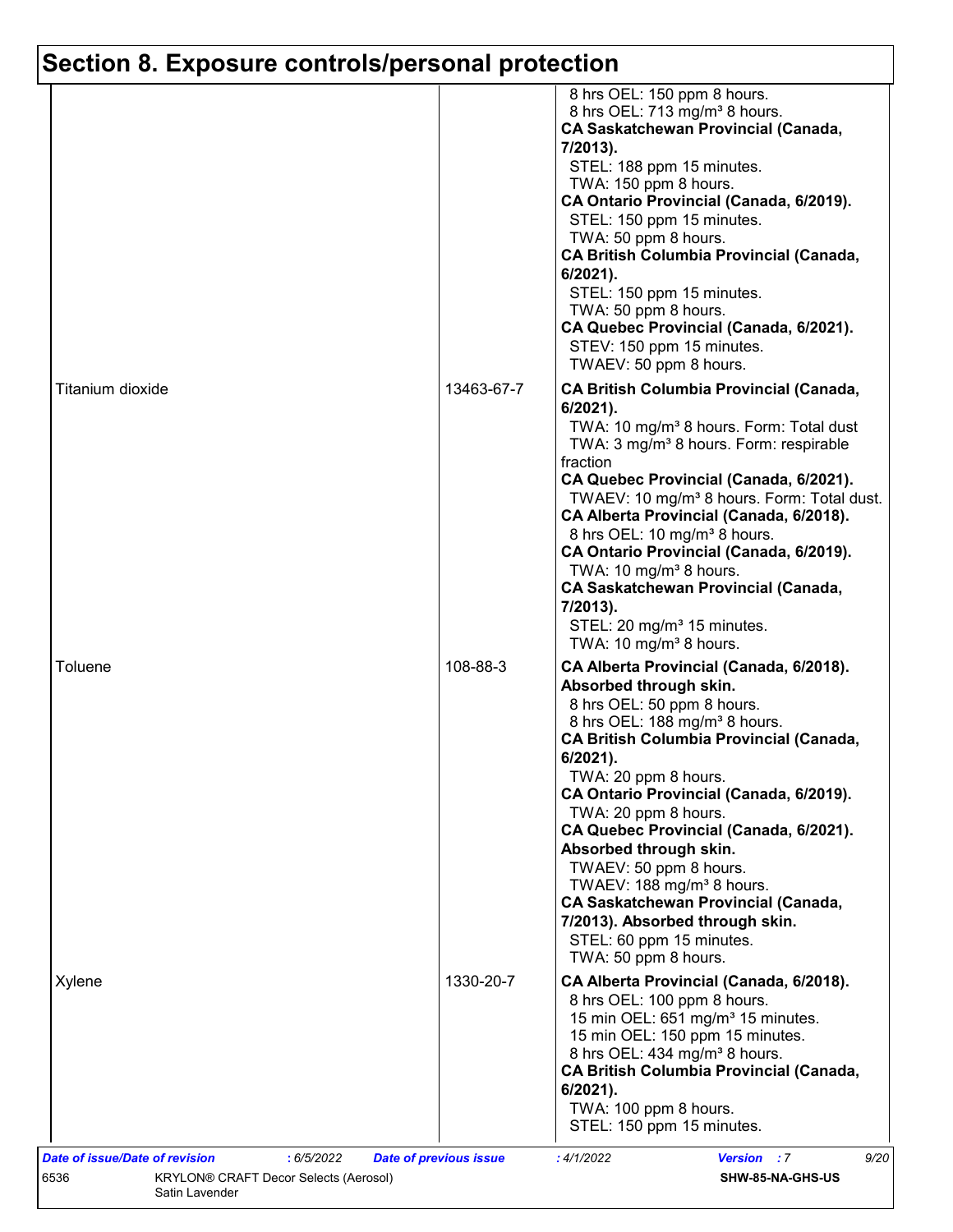|                       |            | CA Quebec Provincial (Canada, 6/2021).<br>TWAEV: 100 ppm 8 hours.<br>TWAEV: 434 mg/m <sup>3</sup> 8 hours.<br>STEV: 150 ppm 15 minutes.<br>STEV: 651 mg/m <sup>3</sup> 15 minutes.<br>CA Ontario Provincial (Canada, 6/2019).<br>STEL: 150 ppm 15 minutes.<br>TWA: 100 ppm 8 hours.<br><b>CA Saskatchewan Provincial (Canada,</b><br>7/2013).<br>STEL: 150 ppm 15 minutes.<br>TWA: 100 ppm 8 hours.                                                                                                                                                                                                                           |
|-----------------------|------------|-------------------------------------------------------------------------------------------------------------------------------------------------------------------------------------------------------------------------------------------------------------------------------------------------------------------------------------------------------------------------------------------------------------------------------------------------------------------------------------------------------------------------------------------------------------------------------------------------------------------------------|
| Quartz                | 14808-60-7 | <b>CA British Columbia Provincial (Canada,</b><br>$6/2021$ ).<br>TWA: 0.025 mg/m <sup>3</sup> 8 hours. Form:<br>Respirable<br>CA Quebec Provincial (Canada, 6/2021).<br>TWAEV: 0.1 mg/m <sup>3</sup> 8 hours. Form:<br>Respirable dust.<br>CA Alberta Provincial (Canada, 6/2018).<br>8 hrs OEL: 0.025 mg/m <sup>3</sup> 8 hours. Form:<br>Respirable particulate<br>CA Ontario Provincial (Canada, 6/2019).<br>TWA: 0.1 mg/m <sup>3</sup> 8 hours. Form: Respirable<br>particulate matter.<br><b>CA Saskatchewan Provincial (Canada,</b><br>$7/2013$ ).<br>TWA: 0.05 mg/m <sup>3</sup> 8 hours. Form: respirable<br>fraction |
| Methyl Ethyl Ketoxime | 96-29-7    | OARS WEEL (United States, 1/2021). Skin<br>sensitizer.<br>TWA: 10 ppm 8 hours.                                                                                                                                                                                                                                                                                                                                                                                                                                                                                                                                                |

#### **Occupational exposure limits (Mexico)**

Satin Lavender

|                         | CAS#           | <b>Exposure limits</b>                                                                    |
|-------------------------|----------------|-------------------------------------------------------------------------------------------|
| Acetone                 | 67-64-1        | NOM-010-STPS-2014 (Mexico, 4/2016).<br>TWA: 500 ppm 8 hours.<br>STEL: 750 ppm 15 minutes. |
| Propane                 | 74-98-6        | NOM-010-STPS-2014 (Mexico, 4/2016).<br>TWA: 1000 ppm 8 hours.                             |
| <b>Butane</b>           | 106-97-8       | NOM-010-STPS-2014 (Mexico, 4/2016).<br>TWA: 1000 ppm 8 hours.                             |
| <b>Isobutyl Acetate</b> | $110 - 19 - 0$ | NOM-010-STPS-2014 (Mexico, 4/2016).<br>TWA: 150 ppm 8 hours.                              |
| Toluene                 | 108-88-3       | NOM-010-STPS-2014 (Mexico, 4/2016).<br>TWA: 20 ppm 8 hours.                               |

| <b>Appropriate engineering</b><br><b>controls</b> |                                              | : Use only with adequate ventilation. Use process enclosures, local exhaust ventilation or<br>other engineering controls to keep worker exposure to airborne contaminants below any<br>recommended or statutory limits. The engineering controls also need to keep gas,<br>vapor or dust concentrations below any lower explosive limits. Use explosion-proof<br>ventilation equipment. |                                                                                                                                                                                                                                                                                                                                 |           |                    |       |  |
|---------------------------------------------------|----------------------------------------------|-----------------------------------------------------------------------------------------------------------------------------------------------------------------------------------------------------------------------------------------------------------------------------------------------------------------------------------------------------------------------------------------|---------------------------------------------------------------------------------------------------------------------------------------------------------------------------------------------------------------------------------------------------------------------------------------------------------------------------------|-----------|--------------------|-------|--|
| <b>Environmental exposure</b><br><b>controls</b>  |                                              |                                                                                                                                                                                                                                                                                                                                                                                         | : Emissions from ventilation or work process equipment should be checked to ensure<br>they comply with the requirements of environmental protection legislation. In some<br>cases, fume scrubbers, filters or engineering modifications to the process equipment<br>will be necessary to reduce emissions to acceptable levels. |           |                    |       |  |
| Date of issue/Date of revision                    |                                              | : 6/5/2022                                                                                                                                                                                                                                                                                                                                                                              | <b>Date of previous issue</b>                                                                                                                                                                                                                                                                                                   | :4/1/2022 | <b>Version</b> : 7 | 10/20 |  |
| 6536                                              | <b>KRYLON® CRAFT Decor Selects (Aerosol)</b> |                                                                                                                                                                                                                                                                                                                                                                                         |                                                                                                                                                                                                                                                                                                                                 |           | SHW-85-NA-GHS-US   |       |  |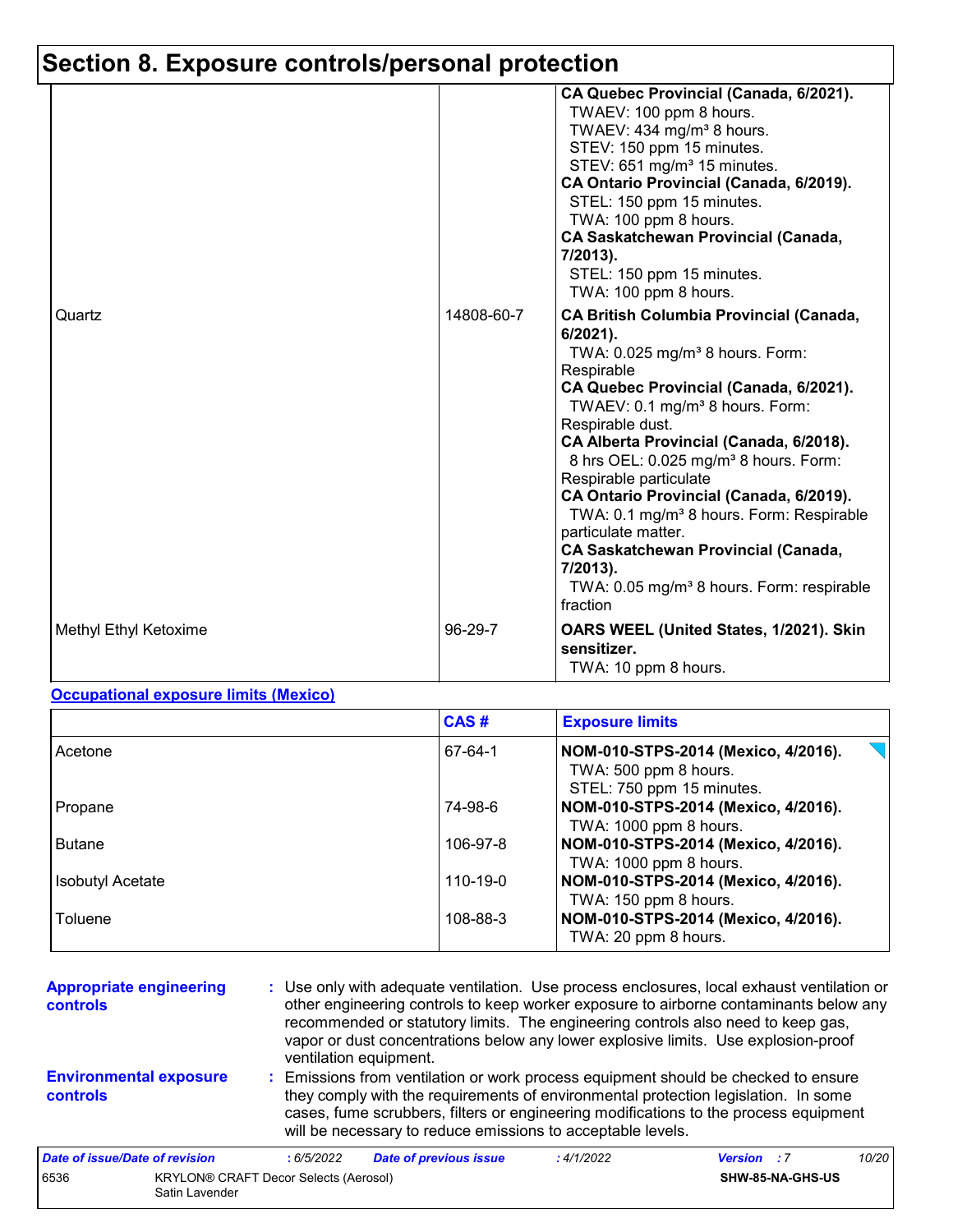| <b>Individual protection measures</b> |                                                                                                                                                                                                                                                                                                                                                                                                                                                                                                                                                                                                                        |
|---------------------------------------|------------------------------------------------------------------------------------------------------------------------------------------------------------------------------------------------------------------------------------------------------------------------------------------------------------------------------------------------------------------------------------------------------------------------------------------------------------------------------------------------------------------------------------------------------------------------------------------------------------------------|
| <b>Hygiene measures</b>               | : Wash hands, forearms and face thoroughly after handling chemical products, before<br>eating, smoking and using the lavatory and at the end of the working period.<br>Appropriate techniques should be used to remove potentially contaminated clothing.<br>Contaminated work clothing should not be allowed out of the workplace. Wash<br>contaminated clothing before reusing. Ensure that eyewash stations and safety<br>showers are close to the workstation location.                                                                                                                                            |
| <b>Eye/face protection</b>            | : Safety eyewear complying with an approved standard should be used when a risk<br>assessment indicates this is necessary to avoid exposure to liquid splashes, mists,<br>gases or dusts. If contact is possible, the following protection should be worn, unless<br>the assessment indicates a higher degree of protection: chemical splash goggles.                                                                                                                                                                                                                                                                  |
| <b>Skin protection</b>                |                                                                                                                                                                                                                                                                                                                                                                                                                                                                                                                                                                                                                        |
| <b>Hand protection</b>                | : Chemical-resistant, impervious gloves complying with an approved standard should be<br>worn at all times when handling chemical products if a risk assessment indicates this is<br>necessary. Considering the parameters specified by the glove manufacturer, check<br>during use that the gloves are still retaining their protective properties. It should be<br>noted that the time to breakthrough for any glove material may be different for different<br>glove manufacturers. In the case of mixtures, consisting of several substances, the<br>protection time of the gloves cannot be accurately estimated. |
| <b>Body protection</b>                | : Personal protective equipment for the body should be selected based on the task being<br>performed and the risks involved and should be approved by a specialist before<br>handling this product. When there is a risk of ignition from static electricity, wear anti-<br>static protective clothing. For the greatest protection from static discharges, clothing<br>should include anti-static overalls, boots and gloves.                                                                                                                                                                                         |
| <b>Other skin protection</b>          | : Appropriate footwear and any additional skin protection measures should be selected<br>based on the task being performed and the risks involved and should be approved by a<br>specialist before handling this product.                                                                                                                                                                                                                                                                                                                                                                                              |
| <b>Respiratory protection</b>         | : Based on the hazard and potential for exposure, select a respirator that meets the<br>appropriate standard or certification. Respirators must be used according to a<br>respiratory protection program to ensure proper fitting, training, and other important<br>aspects of use.                                                                                                                                                                                                                                                                                                                                    |

## **Section 9. Physical and chemical properties**

The conditions of measurement of all properties are at standard temperature and pressure unless otherwise indicated.

#### **Appearance**

| <b>Physical state</b>                                             | : Liquid.                                                 |
|-------------------------------------------------------------------|-----------------------------------------------------------|
| <b>Color</b>                                                      | : Not available.                                          |
| <b>Odor</b>                                                       | : Not available.                                          |
| <b>Odor threshold</b>                                             | : Not available.                                          |
| pH                                                                | : Not applicable.                                         |
| <b>Melting point/freezing point</b>                               | : Not available.                                          |
| <b>Boiling point, initial boiling</b><br>point, and boiling range | : Not available.                                          |
| <b>Flash point</b>                                                | : Closed cup: -29°C (-20.2°F) [Pensky-Martens Closed Cup] |
| <b>Evaporation rate</b>                                           | $: 5.6$ (butyl acetate = 1)                               |
| <b>Flammability</b>                                               | : Not available.                                          |
| Lower and upper explosion<br>limit/flammability limit             | : Lower: $0.9\%$<br>Upper: 12.8%                          |
| <b>Vapor pressure</b>                                             | : 101.3 kPa (760 mm Hg)                                   |
| <b>Relative vapor density</b>                                     | : $1.55$ [Air = 1]                                        |

| Date of issue/Date of revision |                                                                | : 6/5/2022 | <b>Date of previous issue</b> | : 4/1/2022              | <b>Version</b> : 7 | 11/20 |
|--------------------------------|----------------------------------------------------------------|------------|-------------------------------|-------------------------|--------------------|-------|
| 6536                           | <b>KRYLON® CRAFT Decor Selects (Aerosol)</b><br>Satin Lavender |            |                               | <b>SHW-85-NA-GHS-US</b> |                    |       |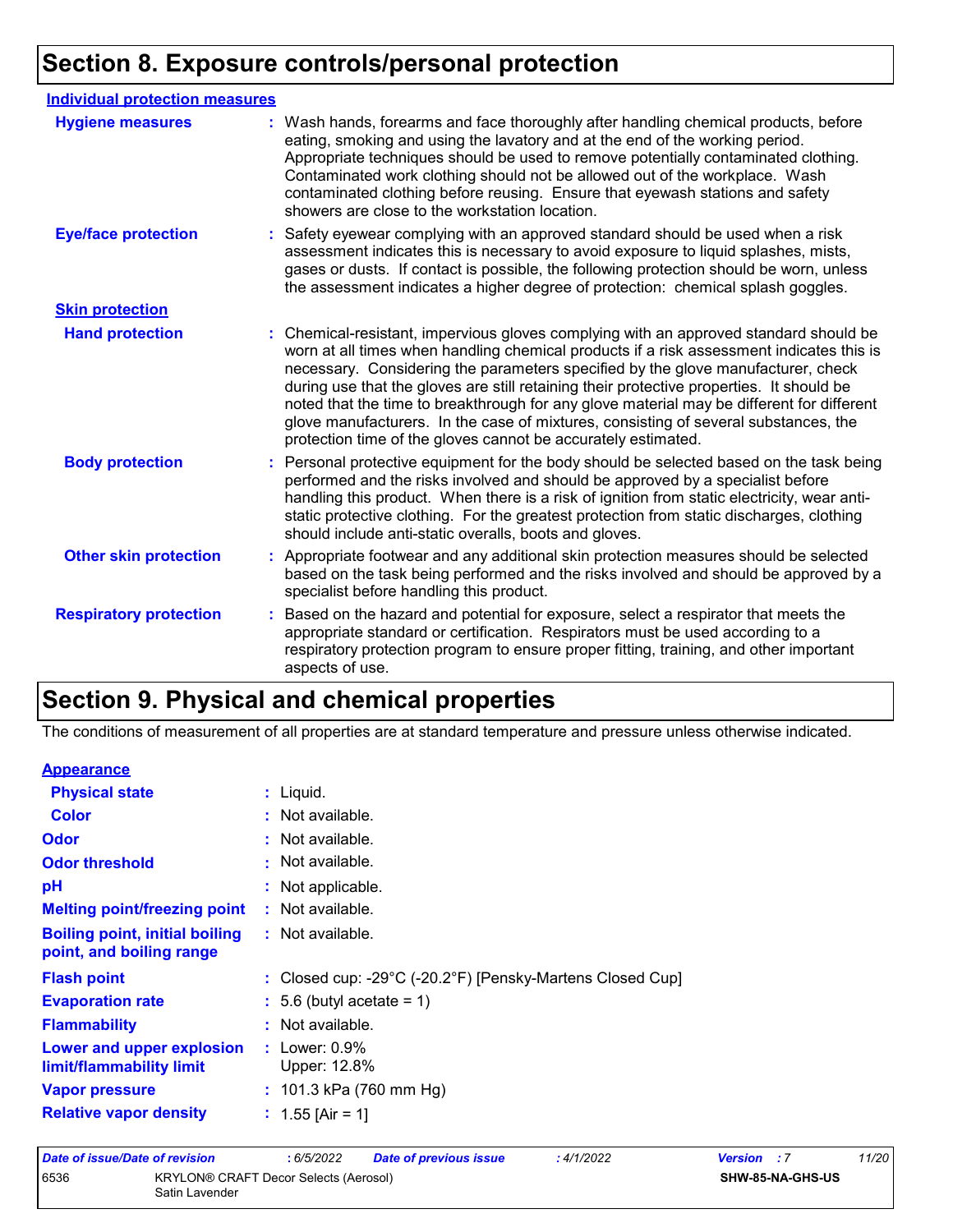### **Section 9. Physical and chemical properties**

| <b>Relative density</b>                           | : 0.77                                                         |
|---------------------------------------------------|----------------------------------------------------------------|
| <b>Solubility</b>                                 | : Not available.                                               |
| <b>Partition coefficient: n-</b><br>octanol/water | : Not applicable.                                              |
| <b>Auto-ignition temperature</b>                  | $\therefore$ Not available.                                    |
| <b>Decomposition temperature</b>                  | $\therefore$ Not available.                                    |
| <b>Viscosity</b>                                  | Kinematic (40°C (104°F)): <20.5 mm <sup>2</sup> /s (<20.5 cSt) |
| <b>Molecular weight</b>                           | Not applicable.                                                |
| <b>Aerosol product</b>                            |                                                                |
| <b>Type of aerosol</b>                            | $:$ Spray                                                      |
| <b>Heat of combustion</b>                         | $: 27.768$ kJ/g                                                |

## **Section 10. Stability and reactivity**

| <b>Reactivity</b>                            | : No specific test data related to reactivity available for this product or its ingredients.              |
|----------------------------------------------|-----------------------------------------------------------------------------------------------------------|
| <b>Chemical stability</b>                    | : The product is stable.                                                                                  |
| <b>Possibility of hazardous</b><br>reactions | : Under normal conditions of storage and use, hazardous reactions will not occur.                         |
| <b>Conditions to avoid</b>                   | : Avoid all possible sources of ignition (spark or flame).                                                |
| <b>Incompatible materials</b>                | : No specific data.                                                                                       |
| <b>Hazardous decomposition</b><br>products   | : Under normal conditions of storage and use, hazardous decomposition products should<br>not be produced. |

### **Section 11. Toxicological information**

### **Information on toxicological effects**

#### **Acute toxicity**

| <b>Product/ingredient name</b> | <b>Result</b>                | <b>Species</b> | <b>Dose</b>              | <b>Exposure</b> |
|--------------------------------|------------------------------|----------------|--------------------------|-----------------|
| Acetone                        | LD50 Oral                    | Rat            | 5800 mg/kg               |                 |
| <b>Butane</b>                  | <b>LC50 Inhalation Vapor</b> | Rat            | 658000 mg/m <sup>3</sup> | 4 hours         |
| <b>Isobutyl Acetate</b>        | LD50 Dermal                  | Rabbit         | >17400 mg/kg             |                 |
|                                | LD50 Oral                    | Rat            | 13400 mg/kg              |                 |
| Toluene                        | <b>LC50 Inhalation Vapor</b> | Rat            | 49 g/ $m3$               | 14 hours        |
|                                | LD50 Oral                    | Rat            | 636 mg/kg                |                 |
| Xylene, mixed isomers          | LC50 Inhalation Gas.         | Rat            | 6700 ppm                 | 4 hours         |
|                                | LD50 Oral                    | Rat            | 4300 mg/kg               |                 |
| Methyl Ethyl Ketoxime          | LD50 Oral                    | Rat            | 930 mg/kg                |                 |

**Irritation/Corrosion**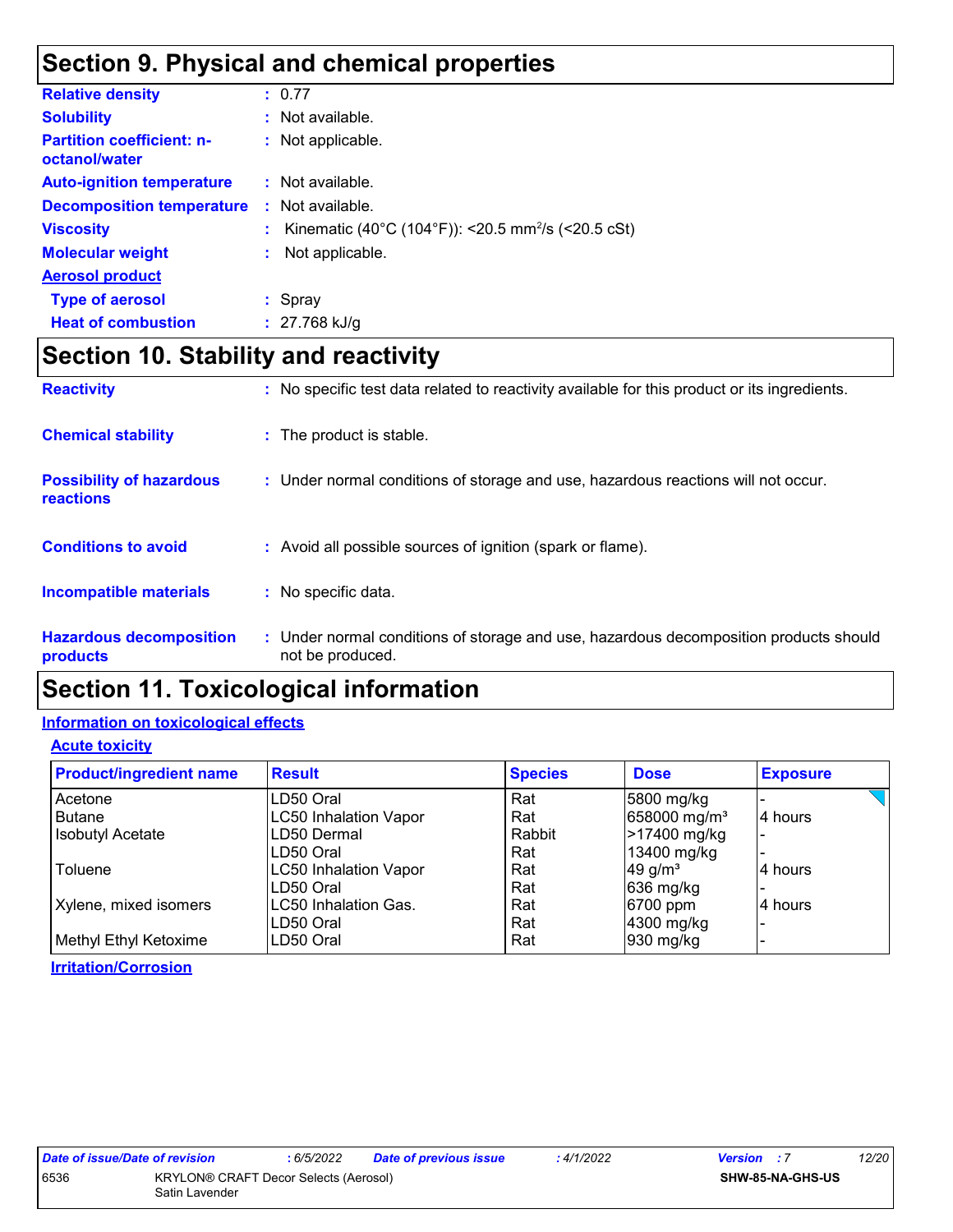| <b>Product/ingredient name</b> | <b>Result</b>            | <b>Species</b> | <b>Score</b> | <b>Exposure</b> | <b>Observation</b> |
|--------------------------------|--------------------------|----------------|--------------|-----------------|--------------------|
| Acetone                        | Eyes - Mild irritant     | Human          |              | 186300 ppm      |                    |
|                                | Eyes - Mild irritant     | Rabbit         |              | 10 uL           |                    |
|                                | Eyes - Moderate irritant | Rabbit         |              | 24 hours 20     |                    |
|                                |                          |                |              | mg              |                    |
|                                | Eyes - Severe irritant   | Rabbit         |              | $20$ mg         |                    |
|                                | Skin - Mild irritant     | Rabbit         |              | 24 hours 500    |                    |
|                                |                          |                |              | mg              |                    |
|                                | Skin - Mild irritant     | Rabbit         |              | 395 mg          |                    |
| <b>Isobutyl Acetate</b>        | Eyes - Moderate irritant | Rabbit         |              | 24 hours 500    |                    |
|                                |                          |                |              | mg              |                    |
|                                | Skin - Mild irritant     | Rabbit         |              | 500 mg          |                    |
|                                | Skin - Moderate irritant | Rabbit         |              | 24 hours 500    |                    |
|                                |                          |                |              | mg              |                    |
| <b>Titanium Dioxide</b>        | Skin - Mild irritant     | Human          |              | 72 hours 300    |                    |
|                                |                          |                |              | ug l            |                    |
| Toluene                        | Eyes - Mild irritant     | Rabbit         |              | 0.5 minutes     |                    |
|                                |                          |                |              | $100$ mg        |                    |
|                                | Eyes - Mild irritant     | Rabbit         |              | 870 ug          |                    |
|                                | Eyes - Severe irritant   | Rabbit         |              | 24 hours 2      |                    |
|                                |                          |                |              | mg              |                    |
|                                | Skin - Mild irritant     | Pig            |              | 24 hours 250    |                    |
|                                |                          |                |              | uL              |                    |
|                                | Skin - Mild irritant     | Rabbit         |              | 435 mg          |                    |
|                                | Skin - Moderate irritant | Rabbit         |              | 24 hours 20     |                    |
|                                |                          |                |              | mg              |                    |
|                                | Skin - Moderate irritant | Rabbit         |              | 500 mg          |                    |
| Xylene, mixed isomers          | Eyes - Mild irritant     | Rabbit         |              | 87 mg           |                    |
|                                | Eyes - Severe irritant   | Rabbit         |              | 24 hours 5      |                    |
|                                |                          |                |              | mg              |                    |
|                                | Skin - Mild irritant     | Rat            |              | 8 hours 60 uL   |                    |
|                                | Skin - Moderate irritant | Rabbit         |              | 24 hours 500    |                    |
|                                |                          |                |              | mg              |                    |
|                                | Skin - Moderate irritant | Rabbit         |              | 100 %           |                    |
| Methyl Ethyl Ketoxime          | Eyes - Severe irritant   | Rabbit         |              | 100 uL          |                    |

#### **Sensitization**

Not available.

#### **Mutagenicity**

Not available.

#### **Carcinogenicity**

Not available.

#### **Classification**

| <b>Product/ingredient name</b>           | <b>OSHA</b> | <b>IARC</b> | <b>NTP</b>                      |
|------------------------------------------|-------------|-------------|---------------------------------|
| Titanium Dioxide                         |             | 2B          |                                 |
| <b>Toluene</b>                           |             | 3           |                                 |
| Xylene, mixed isomers                    |             | 3           |                                 |
| Crystalline Silica, respirable<br>powder |             |             | Known to be a human carcinogen. |

#### **Reproductive toxicity**

Not available.

#### **Teratogenicity**

Not available.

| Date of issue/Date of revision |                                                         | : 6/5/2022 | <b>Date of previous issue</b> | 4/1/2022 | <b>Version</b> : 7      | 13/20 |
|--------------------------------|---------------------------------------------------------|------------|-------------------------------|----------|-------------------------|-------|
| 6536                           | KRYLON® CRAFT Decor Selects (Aerosol)<br>Satin Lavender |            |                               |          | <b>SHW-85-NA-GHS-US</b> |       |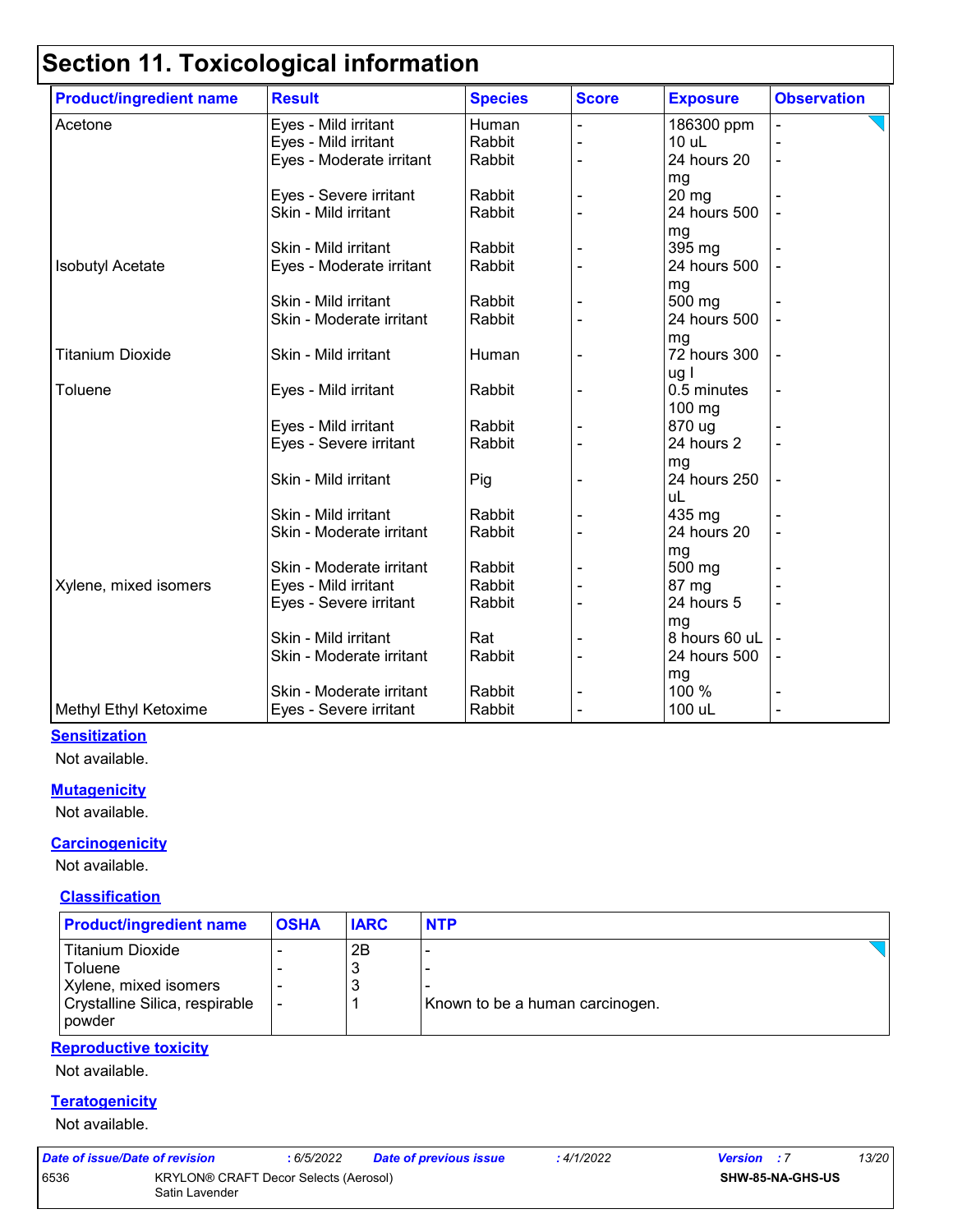### **Specific target organ toxicity (single exposure)**

| <b>Name</b>                       | <b>Category</b> | <b>Route of</b><br>exposure | <b>Target organs</b>            |
|-----------------------------------|-----------------|-----------------------------|---------------------------------|
| Acetone                           | Category 3      |                             | Respiratory tract<br>irritation |
|                                   | Category 3      |                             | Narcotic effects                |
| Propane                           | Category 3      |                             | Respiratory tract<br>irritation |
|                                   | Category 3      |                             | Narcotic effects                |
| <b>Butane</b>                     | Category 3      |                             | Respiratory tract<br>irritation |
|                                   | Category 3      |                             | Narcotic effects                |
| <b>Isobutyl Acetate</b>           | Category 3      |                             | Narcotic effects                |
| Calcium Carbonate                 | Category 3      |                             | Respiratory tract<br>irritation |
| Lt. Aliphatic Hydrocarbon Solvent | Category 3      |                             | Respiratory tract<br>irritation |
|                                   | Category 3      |                             | Narcotic effects                |
| Toluene                           | Category 3      |                             | Respiratory tract<br>irritation |
|                                   | Category 3      |                             | Narcotic effects                |
| Xylene, mixed isomers             | Category 3      |                             | Respiratory tract<br>irritation |
| Methyl Ethyl Ketoxime             | Category 1      |                             | upper respiratory<br>tract      |
|                                   | Category 3      |                             | Narcotic effects                |

#### **Specific target organ toxicity (repeated exposure)**

| <b>Name</b>                           | <b>Category</b> | <b>Route of</b><br>exposure | <b>Target organs</b> |
|---------------------------------------|-----------------|-----------------------------|----------------------|
| Acetone                               | Category 2      |                             |                      |
| Propane                               | Category 2      |                             |                      |
| <b>Butane</b>                         | Category 2      |                             |                      |
| Lt. Aliphatic Hydrocarbon Solvent     | Category 2      |                             |                      |
| Toluene                               | Category 2      |                             |                      |
| Xylene, mixed isomers                 | Category 2      |                             |                      |
| Crystalline Silica, respirable powder | Category 1      | inhalation                  |                      |
| Methyl Ethyl Ketoxime                 | Category 2      |                             | blood system         |

#### **Aspiration hazard**

| <b>Name</b>                       | <b>Result</b>                         |
|-----------------------------------|---------------------------------------|
| Propane                           | <b>ASPIRATION HAZARD - Category 1</b> |
| l Butane                          | <b>ASPIRATION HAZARD - Category 1</b> |
| Lt. Aliphatic Hydrocarbon Solvent | <b>ASPIRATION HAZARD - Category 1</b> |
| Toluene                           | <b>ASPIRATION HAZARD - Category 1</b> |
| Xylene, mixed isomers             | <b>ASPIRATION HAZARD - Category 1</b> |

#### **Information on the likely :** Not available. **routes of exposure**

#### **Potential acute health effects**

| Eye contact         | : Causes serious eye irritation.                                                                                             |
|---------------------|------------------------------------------------------------------------------------------------------------------------------|
| <b>Inhalation</b>   | : Can cause central nervous system (CNS) depression. May cause drowsiness or<br>dizziness. May cause respiratory irritation. |
| <b>Skin contact</b> | : Causes skin irritation. May cause an allergic skin reaction.                                                               |

| Date of issue/Date of revision |                                                                | : 6/5/2022 | <b>Date of previous issue</b> | : 4/1/2022 | <b>Version</b> : 7 |                  | 14/201 |
|--------------------------------|----------------------------------------------------------------|------------|-------------------------------|------------|--------------------|------------------|--------|
| 6536                           | <b>KRYLON® CRAFT Decor Selects (Aerosol)</b><br>Satin Lavender |            |                               |            |                    | SHW-85-NA-GHS-US |        |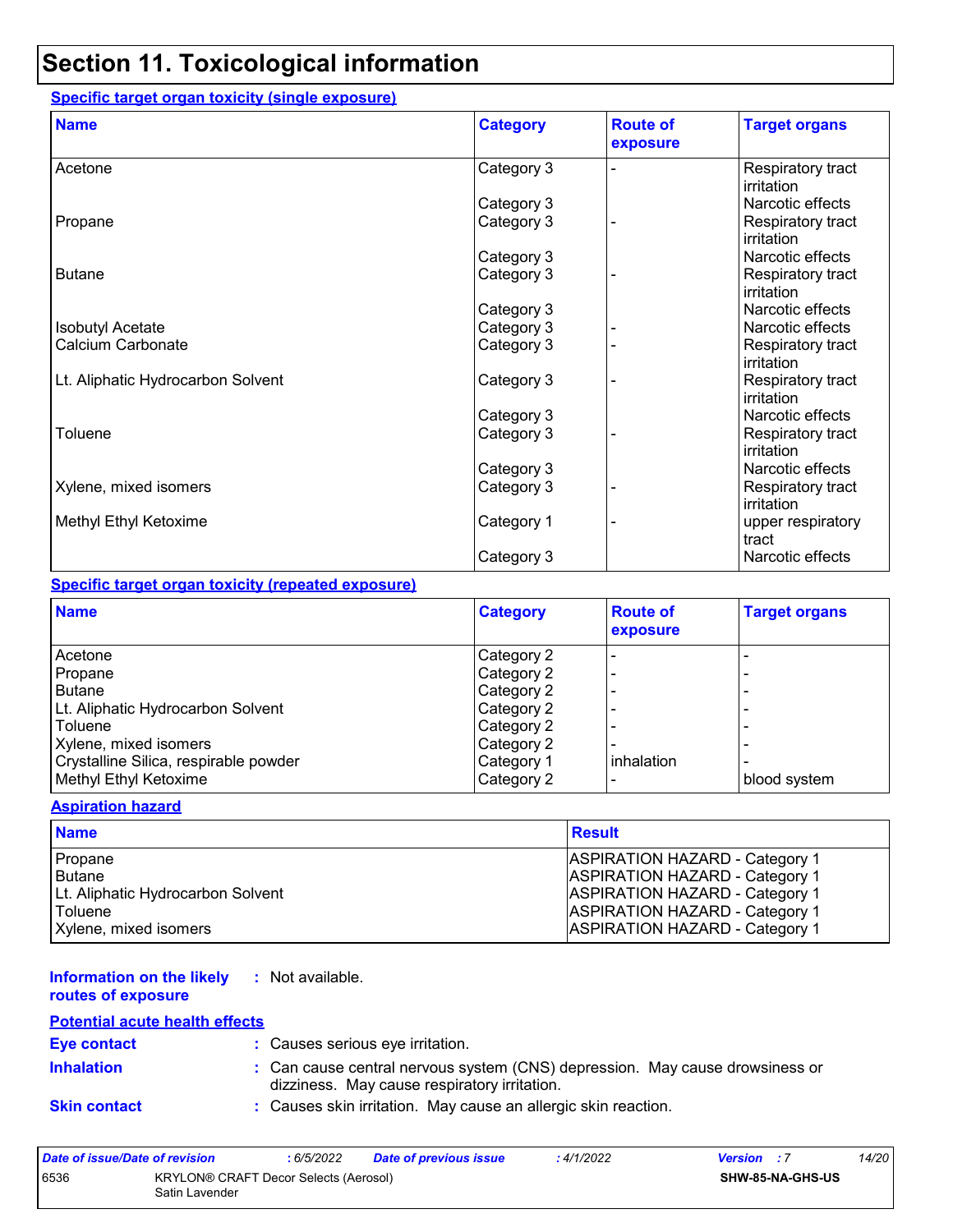| <b>Ingestion</b>                                              | : Can cause central nervous system (CNS) depression. May be fatal if swallowed and<br>enters airways.                                                                                                                                                                   |  |  |  |  |
|---------------------------------------------------------------|-------------------------------------------------------------------------------------------------------------------------------------------------------------------------------------------------------------------------------------------------------------------------|--|--|--|--|
|                                                               | <b>Symptoms related to the physical, chemical and toxicological characteristics</b>                                                                                                                                                                                     |  |  |  |  |
| <b>Eye contact</b>                                            | : Adverse symptoms may include the following:<br>pain or irritation<br>watering<br>redness                                                                                                                                                                              |  |  |  |  |
| <b>Inhalation</b>                                             | : Adverse symptoms may include the following:<br>respiratory tract irritation<br>coughing<br>nausea or vomiting<br>headache<br>drowsiness/fatigue<br>dizziness/vertigo<br>unconsciousness<br>reduced fetal weight<br>increase in fetal deaths<br>skeletal malformations |  |  |  |  |
| <b>Skin contact</b>                                           | : Adverse symptoms may include the following:<br>irritation<br>redness<br>reduced fetal weight<br>increase in fetal deaths<br>skeletal malformations                                                                                                                    |  |  |  |  |
| <b>Ingestion</b>                                              | : Adverse symptoms may include the following:<br>nausea or vomiting<br>reduced fetal weight<br>increase in fetal deaths<br>skeletal malformations                                                                                                                       |  |  |  |  |
|                                                               | Delayed and immediate effects and also chronic effects from short and long term exposure                                                                                                                                                                                |  |  |  |  |
| <b>Short term exposure</b>                                    |                                                                                                                                                                                                                                                                         |  |  |  |  |
| <b>Potential immediate</b><br>effects                         | : Not available.                                                                                                                                                                                                                                                        |  |  |  |  |
| <b>Potential delayed effects</b><br><b>Long term exposure</b> | : Not available.                                                                                                                                                                                                                                                        |  |  |  |  |
| <b>Potential immediate</b><br>effects                         | : Not available.                                                                                                                                                                                                                                                        |  |  |  |  |
| <b>Potential delayed effects</b>                              | : Not available.                                                                                                                                                                                                                                                        |  |  |  |  |
| <b>Potential chronic health effects</b>                       |                                                                                                                                                                                                                                                                         |  |  |  |  |
| Not available.                                                |                                                                                                                                                                                                                                                                         |  |  |  |  |
| <b>General</b>                                                | May cause damage to organs through prolonged or repeated exposure. Once<br>sensitized, a severe allergic reaction may occur when subsequently exposed to very low<br>levels.                                                                                            |  |  |  |  |
| <b>Carcinogenicity</b>                                        | May cause cancer. Risk of cancer depends on duration and level of exposure.                                                                                                                                                                                             |  |  |  |  |
| <b>Mutagenicity</b>                                           | No known significant effects or critical hazards.                                                                                                                                                                                                                       |  |  |  |  |
| <b>Teratogenicity</b>                                         | Suspected of damaging the unborn child.                                                                                                                                                                                                                                 |  |  |  |  |
| <b>Developmental effects</b>                                  | No known significant effects or critical hazards.                                                                                                                                                                                                                       |  |  |  |  |
| <b>Fertility effects</b>                                      | : No known significant effects or critical hazards.                                                                                                                                                                                                                     |  |  |  |  |

#### **Numerical measures of toxicity**

| Date of issue/Date of revision |                                                         | : 6/5/2022 | <b>Date of previous issue</b> | : 4/1/2022 | <b>Version</b> : 7 |                         | 15/20 |
|--------------------------------|---------------------------------------------------------|------------|-------------------------------|------------|--------------------|-------------------------|-------|
| 6536                           | KRYLON® CRAFT Decor Selects (Aerosol)<br>Satin Lavender |            |                               |            |                    | <b>SHW-85-NA-GHS-US</b> |       |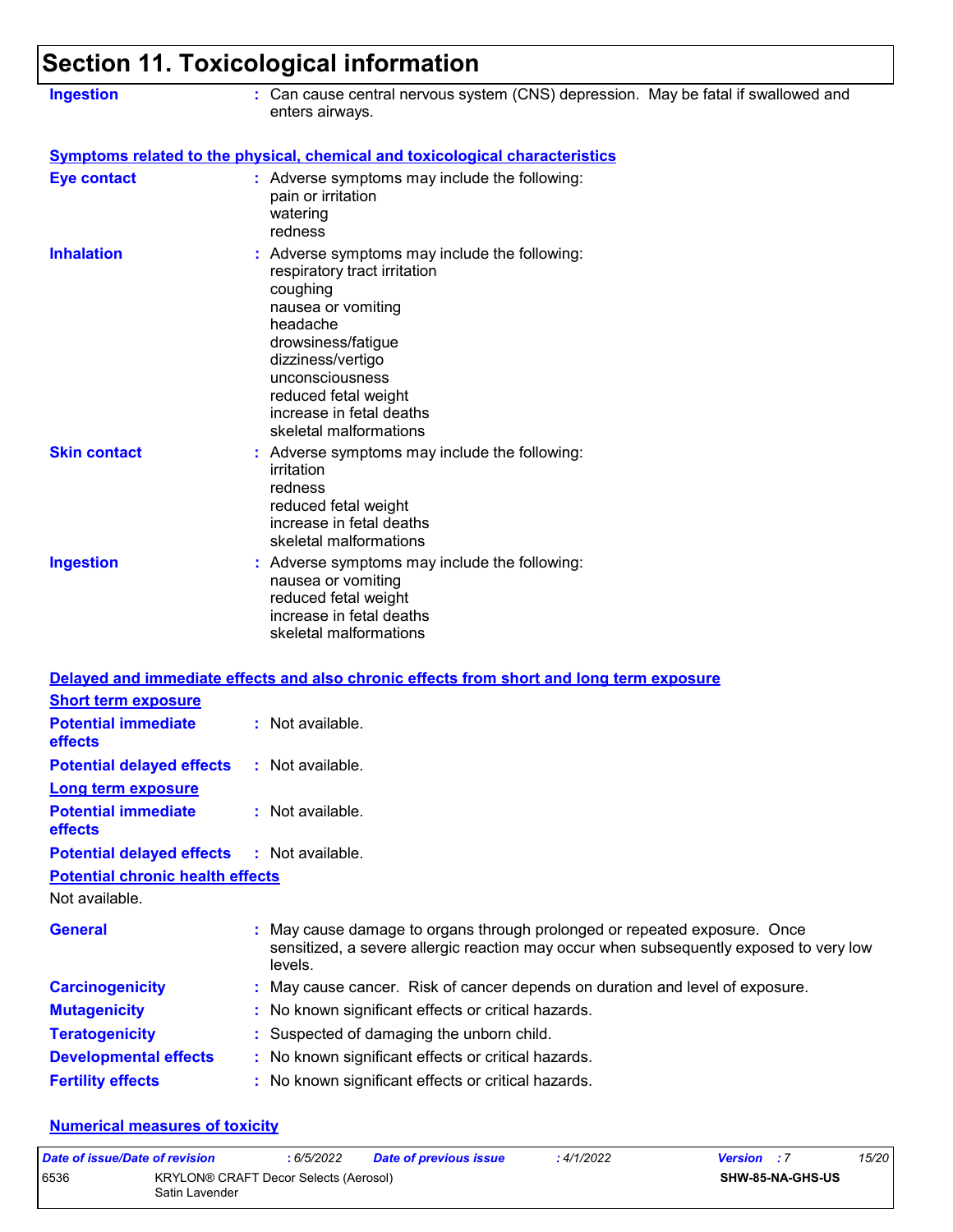#### **Acute toxicity estimates**

| <b>Route</b> | <b>ATE value</b> |
|--------------|------------------|
| Oral         | 16977.11 mg/kg   |

### **Section 12. Ecological information**

| <b>Toxicity</b>                      |                                       |                                                                           |                 |
|--------------------------------------|---------------------------------------|---------------------------------------------------------------------------|-----------------|
| <b>Product/ingredient name</b>       | <b>Result</b>                         | <b>Species</b>                                                            | <b>Exposure</b> |
| Acetone                              | Acute EC50 7200000 µg/l Fresh water   | Algae - Selenastrum sp.                                                   | 96 hours        |
|                                      | Acute LC50 4.42589 ml/L Marine water  | Crustaceans - Acartia tonsa -<br>Copepodid                                | 48 hours        |
|                                      | Acute LC50 7460000 µg/l Fresh water   | Daphnia - Daphnia cucullata                                               | 48 hours        |
|                                      | Acute LC50 5600 ppm Fresh water       | Fish - Poecilia reticulata                                                | 96 hours        |
|                                      | Chronic NOEC 4.95 mg/l Marine water   | Algae - Ulva pertusa                                                      | 96 hours        |
|                                      | Chronic NOEC 0.016 ml/L Fresh water   | Crustaceans - Daphniidae                                                  | 21 days         |
|                                      | Chronic NOEC 0.1 ml/L Fresh water     | Daphnia - Daphnia magna -<br>Neonate                                      | 21 days         |
|                                      | Chronic NOEC 5 µg/l Marine water      | Fish - Gasterosteus aculeatus -<br>Larvae                                 | 42 days         |
| Lt. Aliphatic Hydrocarbon<br>Solvent | Acute LC50 >100000 ppm Fresh water    | Fish - Oncorhynchus mykiss                                                | 96 hours        |
| <b>Titanium Dioxide</b>              | Acute LC50 >1000000 µg/l Marine water | Fish - Fundulus heteroclitus                                              | 96 hours        |
| Toluene                              | Acute EC50 >433 ppm Marine water      | Algae - Skeletonema costatum                                              | 96 hours        |
|                                      | Acute EC50 11600 µg/l Fresh water     | Crustaceans - Gammarus<br>pseudolimnaeus - Adult                          | 48 hours        |
|                                      | Acute EC50 6000 µg/l Fresh water      | Daphnia - Daphnia magna -<br>Juvenile (Fledgling, Hatchling,<br>Weanling) | 48 hours        |
|                                      | Acute LC50 5500 µg/l Fresh water      | Fish - Oncorhynchus kisutch - Fry                                         | 96 hours        |
|                                      | Chronic NOEC 1000 µg/l Fresh water    | Daphnia - Daphnia magna                                                   | 21 days         |
| Xylene, mixed isomers                | Acute LC50 8500 µg/l Marine water     | Crustaceans - Palaemonetes<br>pugio                                       | 48 hours        |
|                                      | Acute LC50 13400 µg/l Fresh water     | Fish - Pimephales promelas                                                | 96 hours        |
| Methyl Ethyl Ketoxime                | Acute LC50 843000 µg/l Fresh water    | Fish - Pimephales promelas                                                | 96 hours        |

#### **Persistence and degradability**

| <b>Product/ingredient name</b> | <b>Aquatic half-life</b> | <b>Photolysis</b> | Biodegradability |
|--------------------------------|--------------------------|-------------------|------------------|
| Acetone                        |                          |                   | Readily          |
| Toluene                        |                          |                   | Readily          |
| Xylene, mixed isomers          |                          |                   | Readily          |

#### **Bioaccumulative potential**

| <b>Product/ingredient name</b> | $LogP_{ow}$              | <b>BCF</b>  | <b>Potential</b> |
|--------------------------------|--------------------------|-------------|------------------|
| Lt. Aliphatic Hydrocarbon      |                          | 10 to 2500  | high             |
| Solvent                        |                          |             |                  |
| Toluene                        |                          | 90          | low              |
| Xylene, mixed isomers          | $\overline{\phantom{a}}$ | 8.1 to 25.9 | low              |
| Methyl Ethyl Ketoxime          |                          | 2.5 to 5.8  | low              |

#### **Mobility in soil**

| Date of issue/Date of revision |                                                                | : 6/5/2022 | <b>Date of previous issue</b> | : 4/1/2022 | <b>Version</b> : 7 |                         | 16/20 |
|--------------------------------|----------------------------------------------------------------|------------|-------------------------------|------------|--------------------|-------------------------|-------|
| 6536                           | <b>KRYLON® CRAFT Decor Selects (Aerosol)</b><br>Satin Lavender |            |                               |            |                    | <b>SHW-85-NA-GHS-US</b> |       |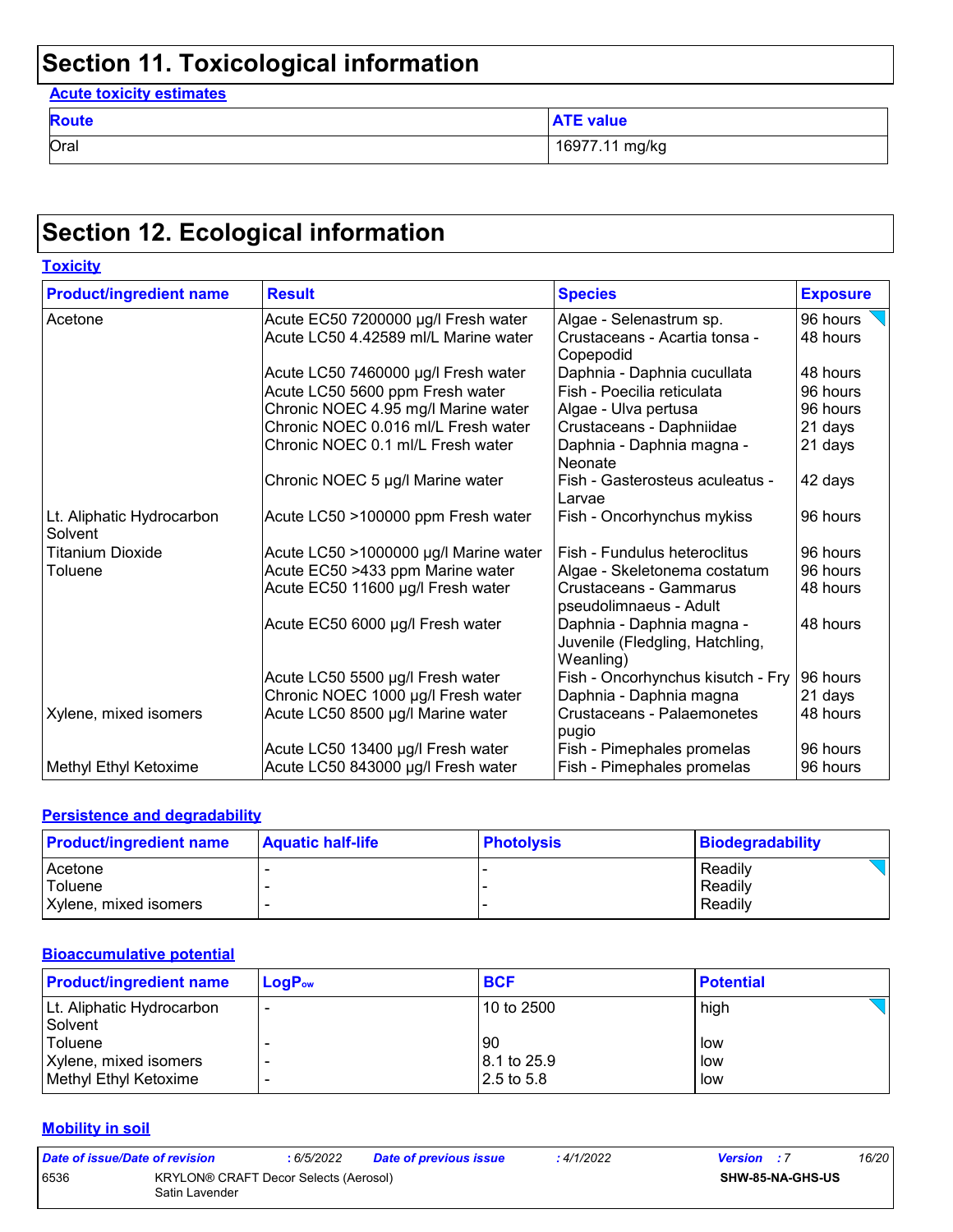**Soil/water partition coefficient (KOC)**

**:** Not available.

**Other adverse effects** : No known significant effects or critical hazards.

### **Section 13. Disposal considerations**

The generation of waste should be avoided or minimized wherever possible. Disposal of this product, solutions and any by-products should at all times comply with the requirements of environmental protection and waste disposal legislation and any regional local authority requirements. Dispose of surplus and non-recyclable products via a licensed waste disposal contractor. Waste should not be disposed of untreated to the sewer unless fully compliant with the requirements of all authorities with jurisdiction. Waste packaging should be recycled. Incineration or landfill should only be considered when recycling is not feasible. This material and its container must be disposed of in a safe way. Empty containers or liners may retain some product residues. Do not puncture or incinerate container. **Disposal methods :**

### **Section 14. Transport information**

|                                         | <b>DOT</b><br><b>Classification</b>                                                                             | <b>TDG</b><br><b>Classification</b>                                                                                                                                                                                                                                    | <b>Mexico</b><br><b>Classification</b>                                                                          | <b>IATA</b>                                                                                                     | <b>IMDG</b>                                                                                                     |
|-----------------------------------------|-----------------------------------------------------------------------------------------------------------------|------------------------------------------------------------------------------------------------------------------------------------------------------------------------------------------------------------------------------------------------------------------------|-----------------------------------------------------------------------------------------------------------------|-----------------------------------------------------------------------------------------------------------------|-----------------------------------------------------------------------------------------------------------------|
| <b>UN number</b>                        | <b>UN1950</b>                                                                                                   | <b>UN1950</b>                                                                                                                                                                                                                                                          | <b>UN1950</b>                                                                                                   | <b>UN1950</b>                                                                                                   | <b>UN1950</b>                                                                                                   |
| <b>UN proper</b><br>shipping name       | <b>AEROSOLS</b>                                                                                                 | <b>AEROSOLS</b>                                                                                                                                                                                                                                                        | <b>AEROSOLS</b>                                                                                                 | AEROSOLS,<br>flammable                                                                                          | <b>AEROSOLS</b>                                                                                                 |
| <b>Transport</b><br>hazard class(es)    | 2.1                                                                                                             | 2.1                                                                                                                                                                                                                                                                    | 2.1                                                                                                             | 2.1                                                                                                             | 2.1                                                                                                             |
| <b>Packing group</b>                    | $\blacksquare$                                                                                                  | ۰                                                                                                                                                                                                                                                                      |                                                                                                                 |                                                                                                                 |                                                                                                                 |
| <b>Environmental</b><br>hazards         | No.                                                                                                             | No.                                                                                                                                                                                                                                                                    | No.                                                                                                             | No.                                                                                                             | No.                                                                                                             |
| <b>Additional</b><br><b>information</b> | Dependent upon<br>container size, this<br>product may ship under<br>the Limited Quantity<br>shipping exception. | Product classified<br>as per the<br>following sections<br>of the<br>Transportation of<br>Dangerous Goods<br>Regulations:<br>2.13-2.17 (Class<br>2).<br>Dependent upon<br>container size, this<br>product may ship under<br>the Limited Quantity<br>shipping exception. | Dependent upon<br>container size, this<br>product may ship under<br>the Limited Quantity<br>shipping exception. | Dependent upon<br>container size, this<br>product may ship under<br>the Limited Quantity<br>shipping exception. | Dependent upon<br>container size, this<br>product may ship under<br>the Limited Quantity<br>shipping exception. |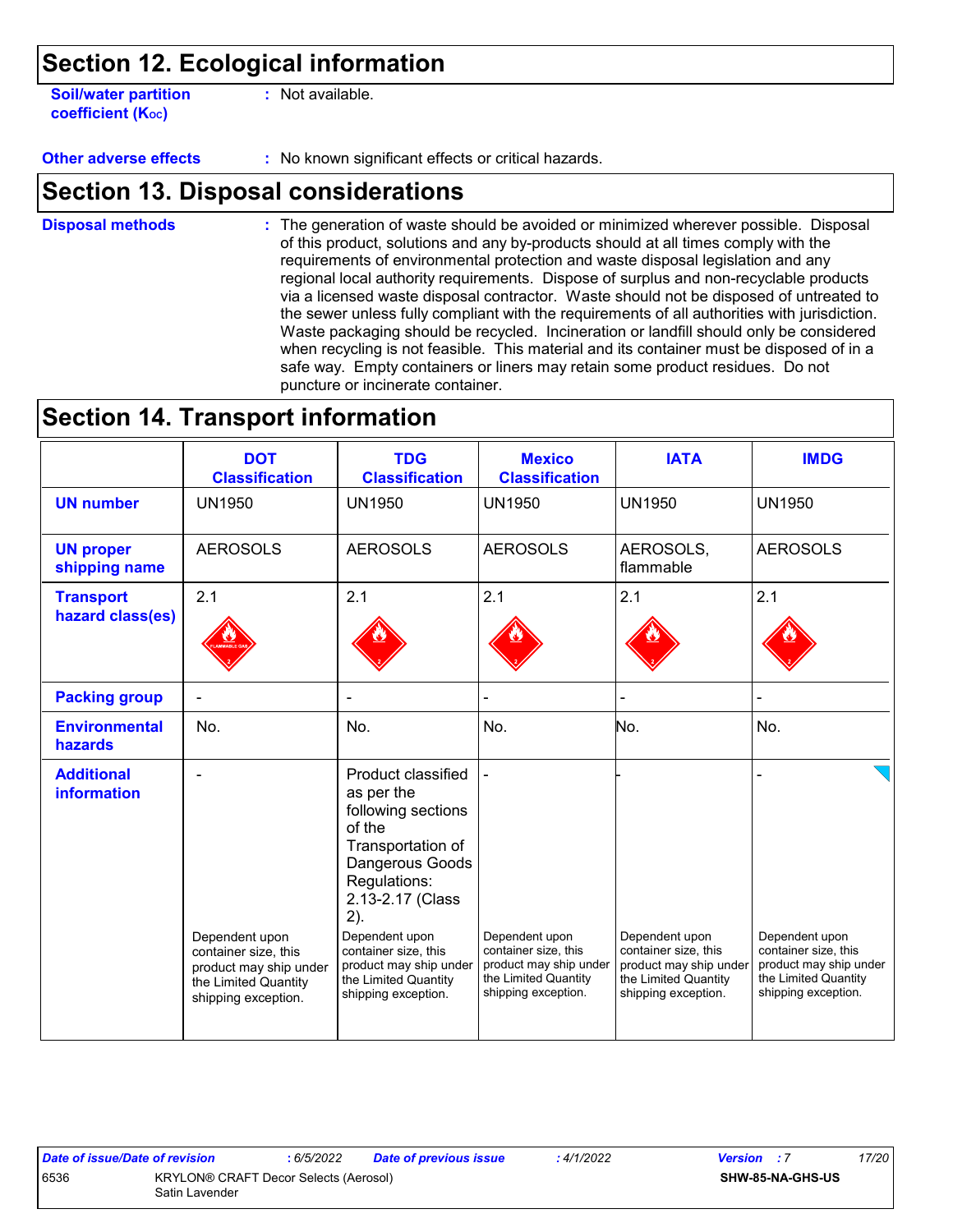### **Section 14. Transport information**

| <b>Special precautions for user :</b>                    |      | Multi-modal shipping descriptions are provided for informational purposes and do not<br>consider container sizes. The presence of a shipping description for a particular<br>mode of transport (sea, air, etc.), does not indicate that the product is packaged<br>suitably for that mode of transport. All packaging must be reviewed for suitability<br>prior to shipment, and compliance with the applicable regulations is the sole<br>responsibility of the person offering the product for transport. People loading and<br>unloading dangerous goods must be trained on all of the risks deriving from the<br>substances and on all actions in case of emergency situations. |
|----------------------------------------------------------|------|-------------------------------------------------------------------------------------------------------------------------------------------------------------------------------------------------------------------------------------------------------------------------------------------------------------------------------------------------------------------------------------------------------------------------------------------------------------------------------------------------------------------------------------------------------------------------------------------------------------------------------------------------------------------------------------|
| <b>Transport in bulk according</b><br>to IMO instruments | - 11 | Not available.                                                                                                                                                                                                                                                                                                                                                                                                                                                                                                                                                                                                                                                                      |

: Not available. **Proper shipping name :**

### **Section 15. Regulatory information**

#### **SARA 313**

SARA 313 (40 CFR 372.45) supplier notification can be found on the Environmental Data Sheet.

#### **California Prop. 65**

WARNING: This product contains chemicals known to the State of California to cause cancer and birth defects or other reproductive harm.

**International regulations**

| <b>International lists</b> | : Australia inventory (AIIC): Not determined.                |
|----------------------------|--------------------------------------------------------------|
|                            | China inventory (IECSC): Not determined.                     |
|                            | Japan inventory (CSCL): Not determined.                      |
|                            | Japan inventory (ISHL): Not determined.                      |
|                            | Korea inventory (KECI): Not determined.                      |
|                            | New Zealand Inventory of Chemicals (NZIoC): Not determined.  |
|                            | Philippines inventory (PICCS): Not determined.               |
|                            | Taiwan Chemical Substances Inventory (TCSI): Not determined. |
|                            | Thailand inventory: Not determined.                          |
|                            | Turkey inventory: Not determined.                            |
|                            | Vietnam inventory: Not determined.                           |

### **Section 16. Other information**

**Hazardous Material Information System (U.S.A.)**



**The customer is responsible for determining the PPE code for this material. For more information on HMIS® Personal Protective Equipment (PPE) codes, consult the HMIS® Implementation Manual.**

**Caution: HMIS® ratings are based on a 0-4 rating scale, with 0 representing minimal hazards or risks, and 4 representing significant hazards or risks. Although HMIS® ratings and the associated label are not required on SDSs or products leaving a facility under 29 CFR 1910.1200, the preparer may choose to provide them. HMIS® ratings are to be used with a fully implemented HMIS® program. HMIS® is a registered trademark and service mark of the American Coatings Association, Inc.**

**Procedure used to derive the classification**